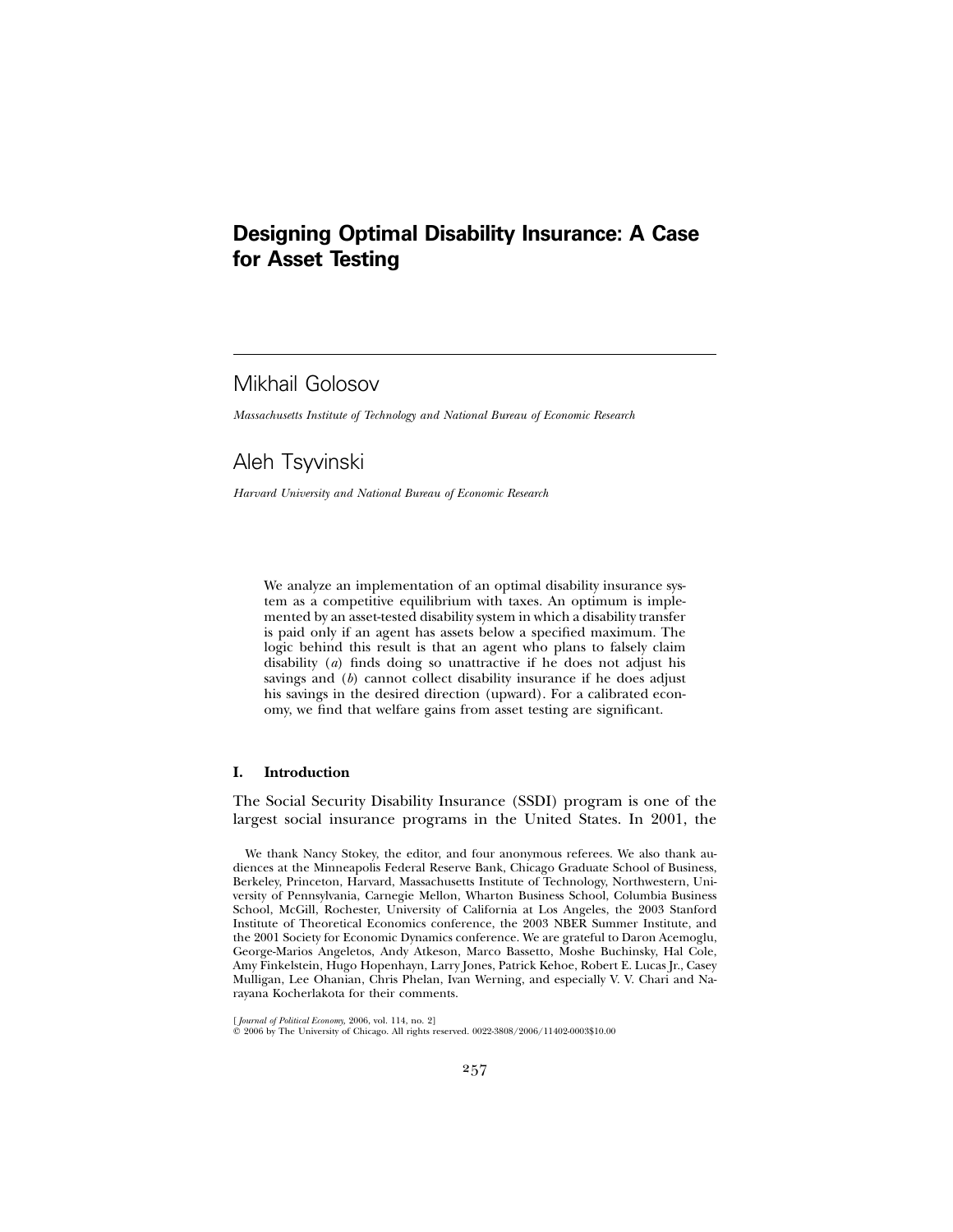program provided income to more than 6 million individuals, who accounted for 14 percent of Social Security beneficiaries. The program cost \$61 billion and constituted 15 percent of Social Security benefits. The size of the program far surpasses spending on unemployment insurance or food stamps (SSA 2000).

As in the classic work of Diamond and Mirrlees (1978, 1986), we assume that it is impossible to know whether an individual is truly disabled and that disability is a permanent state. We then solve a dynamic mechanism design problem and provide theoretical and numerical characterizations of the social optimum.

The first goal of the paper is to find a tax system that implements the optimal allocation. By *implementation* we mean finding a tax system such that a solution to a competitive equilibrium problem with taxes coincides with the optimal solution. We first show that a system conjectured by Diamond and Mirrlees (1978), consisting of a linear tax equal to the intertemporal wedge in the optimal allocation, does not implement the optimum. Then we propose a tax system implementing the optimum: an asset-tested disability program. An asset test is a form of a means test in which a person receives a disability transfer only if his assets are below a specified threshold. The logic behind the result is that an agent who plans to falsely claim disability (*a*) finds doing so unattractive if he does not adjust his savings and (*b*) cannot collect disability insurance if he does adjust his savings in the desired direction (upward).

We then numerically characterize features of the optimal allocations and welfare gains of asset testing. To evaluate advantages of asset testing, we provide estimates of the welfare gain obtained by shifting from the optimal program without asset testing to the optimal program with asset testing. The optimal program without asset testing is equivalent to the solution of the optimal program with hidden savings. The welfare gain from asset testing is thus the difference in welfare between the optimal program with and without hidden savings. In a calibrated model economy, we find a significant welfare gain from using asset testing equal to 0.5 percent of consumption.

Several papers are closely related to our work. Golosov, Kocherlakota, and Tsyvinski (2003) provide a characterization of the optimal allocation in an economy with dynamic, stochastic, private skills. Unlike this paper, their work characterizes the optimal intertemporal wedge but does not derive how to implement the optimum with a tax system. Albanesi and Sleet (2006) and Kocherlakota (2005) consider a tax-based implementation of a dynamic Mirrlees problem. Albanesi and Sleet derive an implementation with labor and wealth taxes in an environment with independently and identically distributed skill shocks. In their environment, wealth summarizes agents' past histories of shocks and allows the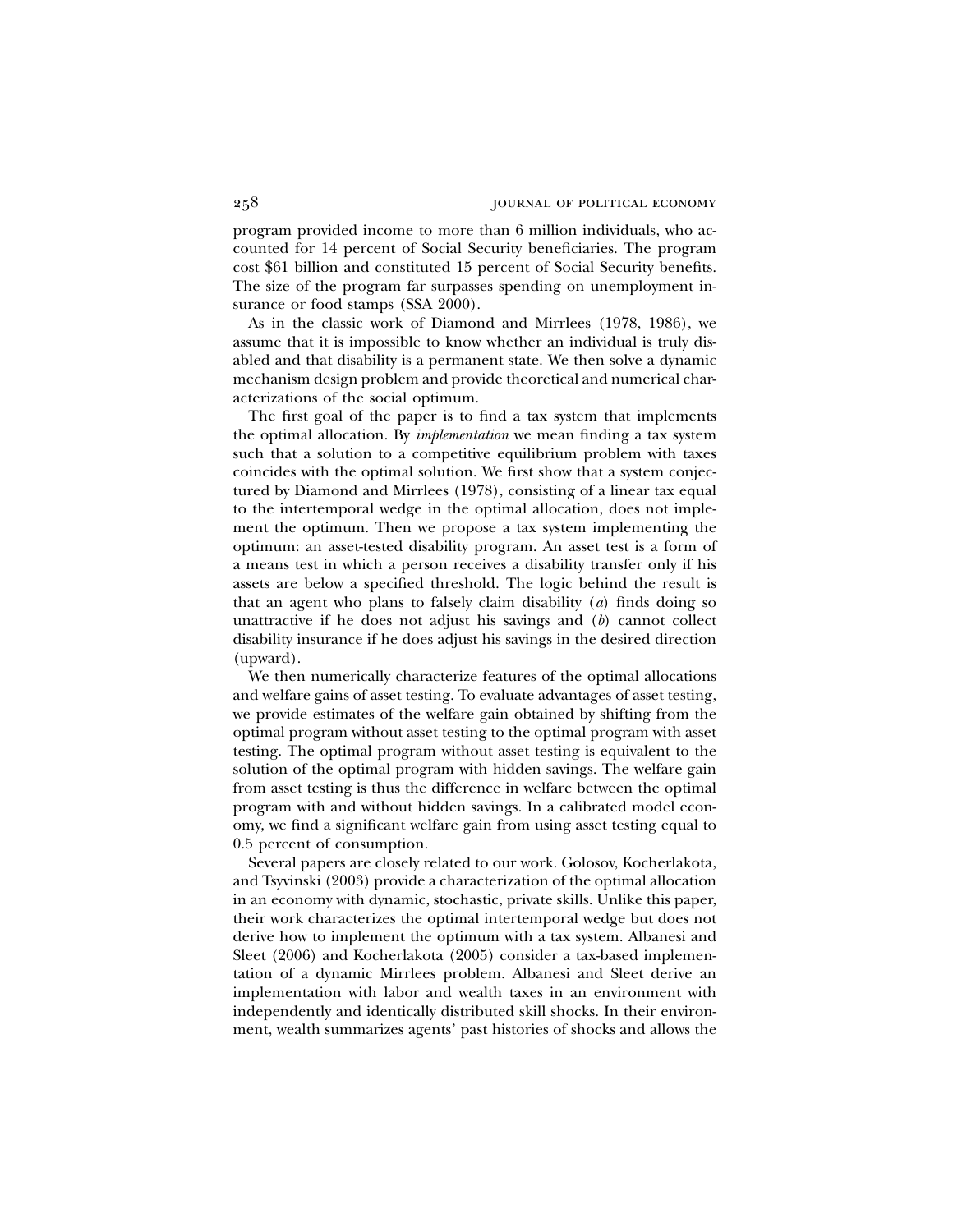definition of a recursive tax system that depends only on current wealth and effective labor. Their implementation does not work in our setup in which disability is a persistent, in fact permanent, skill shock. Kocherlakota allows for a general process for skill shocks and derives an implementation with linear taxes on wealth and arbitrarily nonlinear taxes on the history of effective labor. The optimum in our model can be implemented using taxes similar to the taxes in that paper. That implementation would entail a regressive wealth tax schedule in which an agent who becomes disabled has to pay a high tax whereas an able agent receives a subsidy for his savings.<sup>1</sup> Another difference from the papers by Albanesi and Sleet (2006) and Kocherlakota (2005) is that we also focus on the quantitative evaluation of the welfare gains from asset testing in a calibrated multiperiod model by comparing optimal systems with and without asset testing.

This paper also contributes to the study of optimal dynamic social insurance programs (Wang and Williamson 1996; Hopenhayn and Nicolini 1997). These papers focused on finding optimal allocations rather than on tax systems implementing them. Studying implementation is important, since the existing literature on optimal social insurance often stops at characterizing an optimal allocation without studying taxes that implement the optimum. The difficulty that we highlight in this paper of constructing transfer systems is also present in other dynamic mechanism design models, such as models of optimal unemployment insurance. The techniques that we develop in this paper can be used in those settings.

The key to our analysis is an assumption that disability is unobservable and permanent. In practice, determining disability status proves to be very difficult. Multiple medical and vocational factors are taken into account when determining whether an individual is eligible for disability benefits. However, even the determination of medical factors is often subjective. In 2001, about 50 percent of awards went to applicants with difficult-to-verify disabilities, such as mental disorders (mainly mental stress; retardation is excluded) and diseases of the musculoskeletal system (typically back pain). Disability is a fairly permanent state. For example, less than 1 percent of those who start receiving disability benefits return to work.<sup>2</sup>

<sup>1</sup> If we use this implementation for the economy that we compute in our paper, the wealth taxes on the disabled range from 55 percent early in life to 10 percent late in life; the subsidy to savings of the able ranges from 0.1 percent early in life to 0.5 percent late in life.

<sup>&</sup>lt;sup>2</sup> A low number of disabled returning to work does not necessarily mean that disability is a permanent state. It could indicate, e.g., generosity of benefits. However, a very low number of those returning to work gives us confidence in modeling disability as a permanent state. For a detailed discussion of difficulties in determining disability and the data on the number of people leaving disability, see Bound and Burkhauser (1999).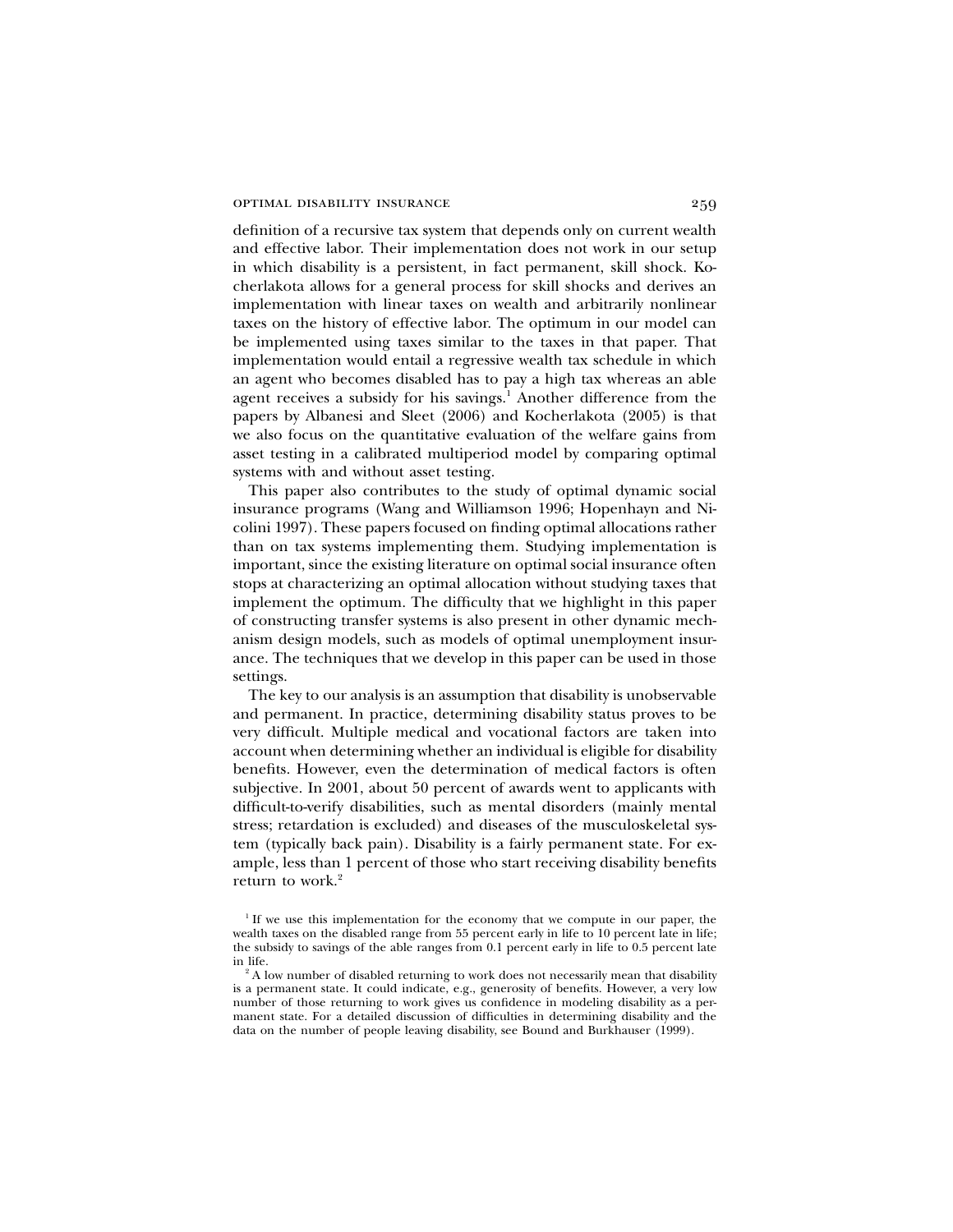The rest of the paper is structured as follows: In Section II, we describe the setup of the model. In Section III, we provide a theoretical characterization of the optimum. In Section IV, we discuss implementation of the optimum. In Section V, we provide numerical results. In Section VI, we discuss the robustness of these theoretical results and the role of our assumptions.

### **II. Setup**

An agent lives for *T* periods and has preferences represented by a utility function

$$
E\sum_{t=1}^T\beta^{t-1}[u(c_t)+v(l_t)],
$$

where *E* denotes an expectation operator,  $0 < \beta < 1$ , and  $c_t$  and  $l_t$  denote, respectively, the period *t* consumption and labor of the agent. We assume that  $u' > 0$ ,  $u'' < 0$ , and  $v' < 0$ .

An agent can become disabled in period  $t$ , and his skill,  $\theta_{\scriptscriptstyle \rho}$  is equal to zero. We assume that disability is an absorbing state and that once disabled, an agent stays disabled for the rest of his life. Skills of able agents evolve deterministically over time.

We use the following notation for probabilities. Let

$$
\pi_1 = \Pr[\text{able at } t = 1],
$$
  
\n
$$
\pi_t = \Pr[\text{able at } t | \text{able at } t - 1] \quad \text{for } t = 2, \dots, T,
$$
  
\n
$$
\Pi_{s,t} = \pi_s \cdot \dots \cdot \pi_t = \Pr[\text{able at } t | \text{able at } s - 1],
$$
  
\n
$$
\Pi_t = \Pr[\text{able at } t] \quad \text{for } t = 1, \dots, T,
$$
  
\n
$$
\Pi_0 = 1.
$$

Because disability is an absorbing state, we need to keep track only of the agent's age and the age at which he became disabled. We denote consumption of an able agent at age  $t$  by  $c<sub>p</sub>$  his labor by  $l<sub>p</sub>$  and consumption of an agent who became disabled at  $s \leq t$  by  $x_i^s$ .

An agent who was able at  $t-1$  learns at the beginning of period  $t$ whether or not he has become disabled. This information is private: it is never observed by anybody else. Labor  $l_t$  is also private information. Only effective labor supply  $y_t = \theta_t l_t$  is observable to outsiders. If  $y_t > 0$ , an outsider can infer that the agent is able. If  $y_t = 0$ , an outsider cannot tell if the agent is disabled or able but exerting no effort. A disabled worker does not exert effort since it reduces his utility, and  $y_t = 0$  even if he exerts himself. Let  $v(0) = 0$  be the utility from exerting no effort.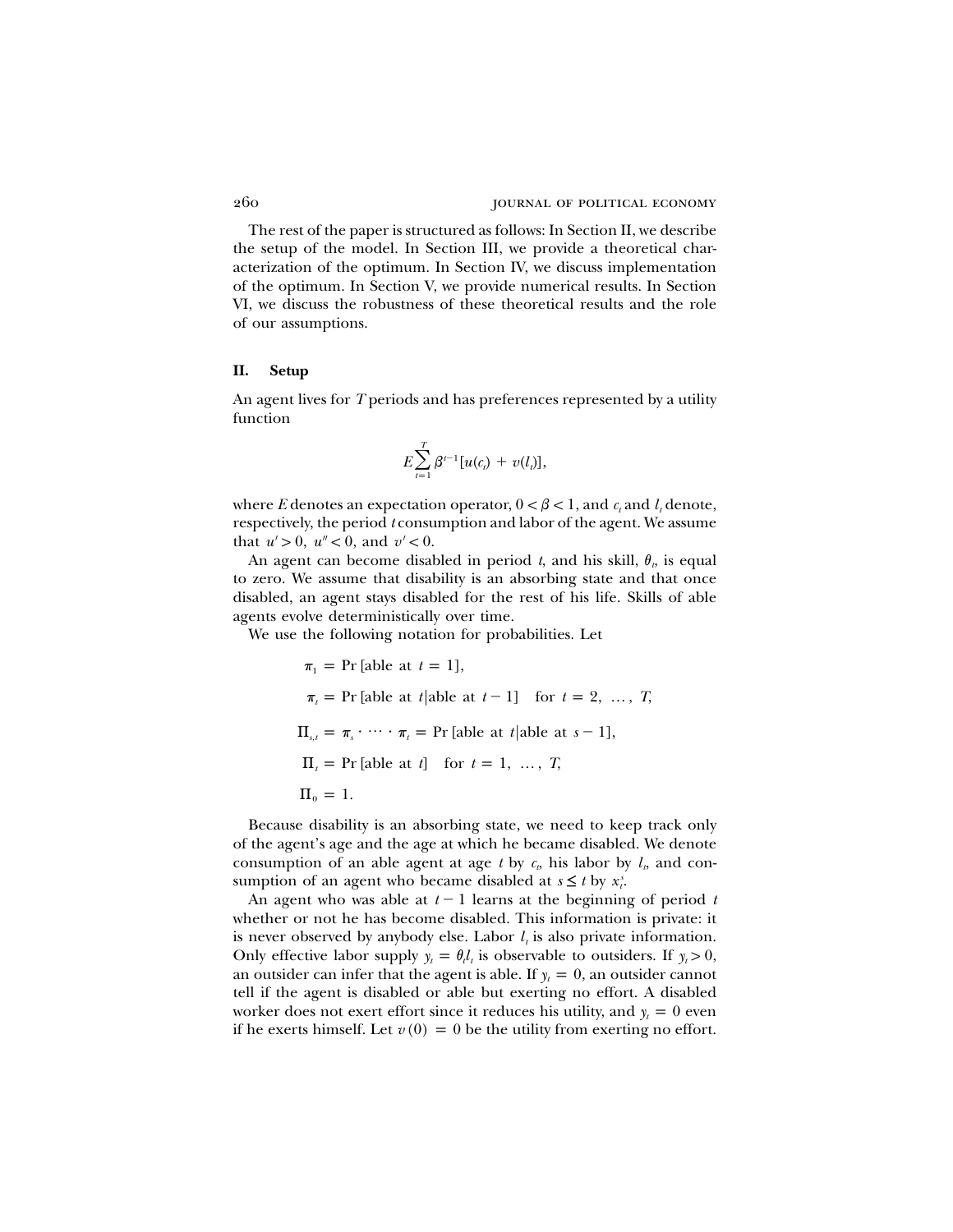We consider a setting in which the net interest rate *R* and the wage *w* are constant over time and we assume that  $\beta = 1/(1 + R)$ . An allocation of consumption and labor (*c*, *l*, *x*) is *feasible* if and only if

$$
\sum_{t=1}^{T} \beta^{t-1} \Pi_{t} c_{t} + \sum_{s=1}^{T} \Pi_{s-1} (1 - \pi_{s}) \sum_{t=s}^{T} \beta^{t-1} x_{t}^{s} \le \sum_{t=1}^{T} \beta^{t-1} \Pi_{t} w \theta_{t} d_{t} \tag{1}
$$

This condition states that the expected present value of consumption allocations is smaller than the expected present value of output.

Allocations must respect incentive compatibility conditions, since disability status is private information. In particular, since disability is an absorbing state and an agent who claims disability would not later claim to be able, $3$  there are *T* incentive constraints. These constraints require that in each period the expected utility of working be higher than the utility of claiming disability:

$$
[u(c_s) + v(l_s)] + \sum_{t=s+1}^{T} \beta^{t-s} \Pi_{s+1,t}[u(c_t) + v(l_t)]
$$
  
+ 
$$
\sum_{t=s+1}^{T} \Pi_{s+1,t-1} (1 - \pi_t) \sum_{i=t}^{T} \beta^{i-s} u(x_i')
$$
  

$$
\geq \sum_{t=s}^{T} \beta^{t-s} u(x_i^s) \quad \forall s, \ 1 \leq s \leq T,
$$
 (2)

where  $\Pi_{i,k} = 1$  if  $i < k$ .

A social planner maximizes the expected utility of the representative agent and solves the following programming problem:

$$
\max_{c,l,s\geq 0}\sum_{t=1}^T\beta^{t-1}\Pi_t[u(c_t)+v(l_t)]+\sum_{s=1}^T\Pi_{s-1}(1-\pi_s)\sum_{t=s}^T\beta^{t-1}u(x_t^s) \qquad (P)
$$

subject to the feasibility (1) and the incentive compatibility (2) constraints.

#### **III. Characterizing Pareto Optima**

In this section, we provide a theoretical characterization of an optimal allocation.

A useful benchmark is a case in which disability status is perfectly observable. In this case, a social planner can achieve full insurance. That is, for all *t*, *s* ( $s \le t$ ),  $c_i^* = x_i^{s*} = \bar{c}$ ; that is, consumption is constant over

<sup>&</sup>lt;sup>3</sup> An agent previously claiming disability and later working reveals that he has lied; hence, the planner can prevent such deviation.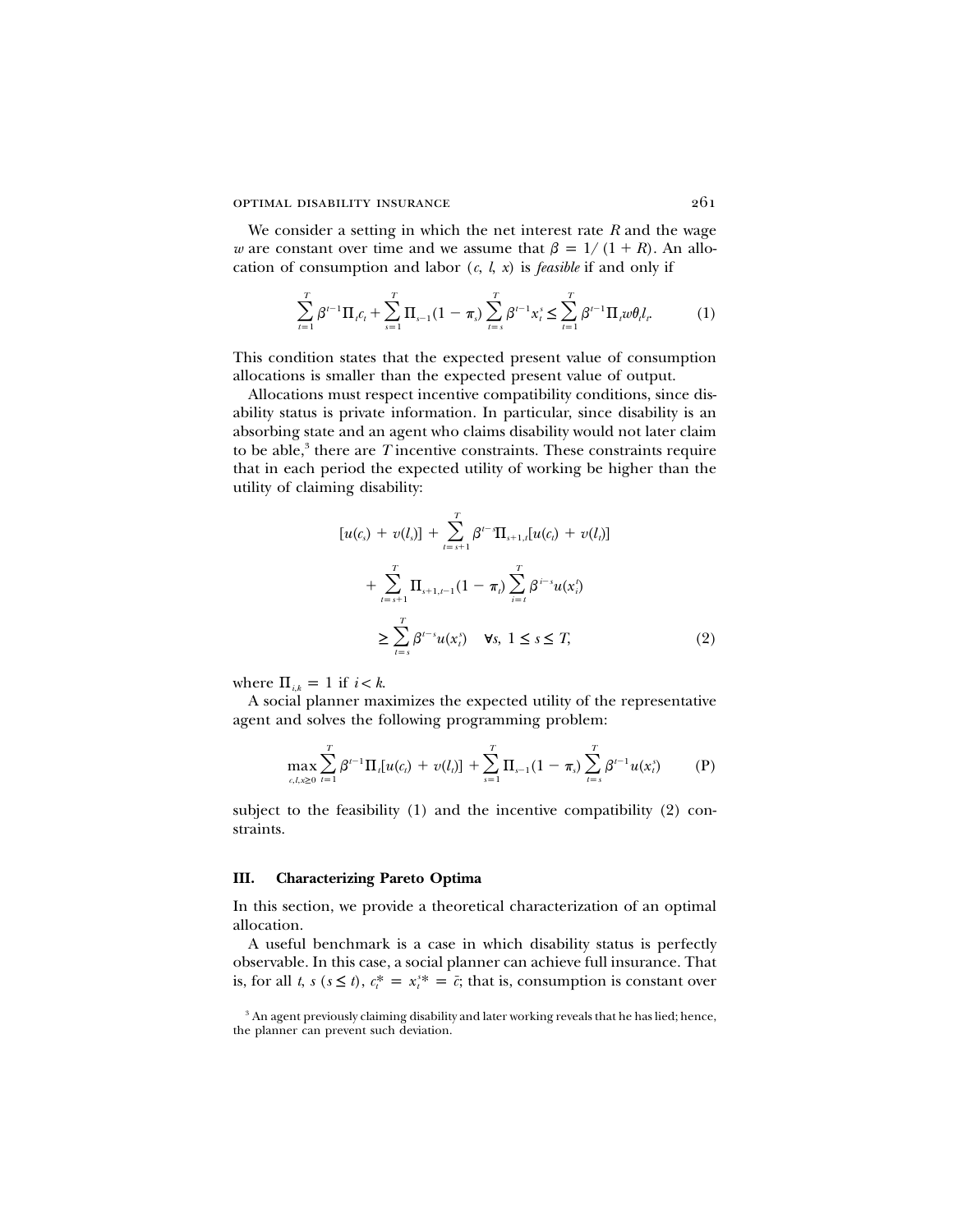time, and consumption of the able and disabled is equalized. The consumption-labor margin is also not distorted:

$$
-v'(l_t^*)\frac{1}{\theta_t} = u'(c_t^*)w.
$$

We now proceed to characterize the optimal solution when disability is unobservable. We define an allocation  $(c, l, x)$  to be *interior* if  $l_i > 0$ for all *t*. This assumption is satisfied when skill  $\theta_t$  is sufficiently high. In the rest of the paper, we assume that the optimum is interior. It is easy to show that, in an optimal allocation, the incentive constraints in each period and the feasibility constraint hold with equality. Subtracting the first-order conditions for  $x_t$ <sup>t</sup> from those for  $c_t$ , we also derive that  $c_t$  $x_t^t$  for all *t*.

The proposition that follows provides a characterization of the optimal allocation. We show that the consumption-labor margin is not distorted for able agents. This result is reminiscent of the result that in a static environment, labor decisions of the highest-skilled agent are undistorted (Mirrlees 1976). The intertemporal margin, however, is characterized by the inverse Euler equation as in Golosov et al. (2003). After an agent becomes disabled, all uncertainty is resolved, and there is no need to distort his intertemporal decision. Since we assumed that  $\beta = 1/(1 + R)$ , the consumption of the disabled is therefore constant. PROPOSITION 1. Suppose that  $(c^*, l^*, x^*)$  solves (P).

1. For each period *t*, the consumption-labor margin of an able agent is not distorted:

$$
-v'(l_t^*)\frac{1}{\theta_t} = u'(c_t^*)w.
$$

2. For each period  $t < T$ , the inverse Euler equation holds:

$$
\frac{1}{u'(c_i^*)} = \frac{\pi_{i+1}}{u'(c_{i+1}^*)} + \frac{1 - \pi_{i+1}}{u'(x_{i+1}^{i+1})}.
$$

3. Consumption of a disabled agent is constant:

$$
x_i^{s*} = x_{t'}^{s*} \quad \text{for } 1 \le s \le t < t' \le T.
$$

The proof of the proposition summarizing the characterization of the optimum follows from examination of the first-order conditions of the planner's problem.

Suppose that the future disability status of an able agent is not perfectly predictable. Then we apply Jensen's inequality to the inverse Euler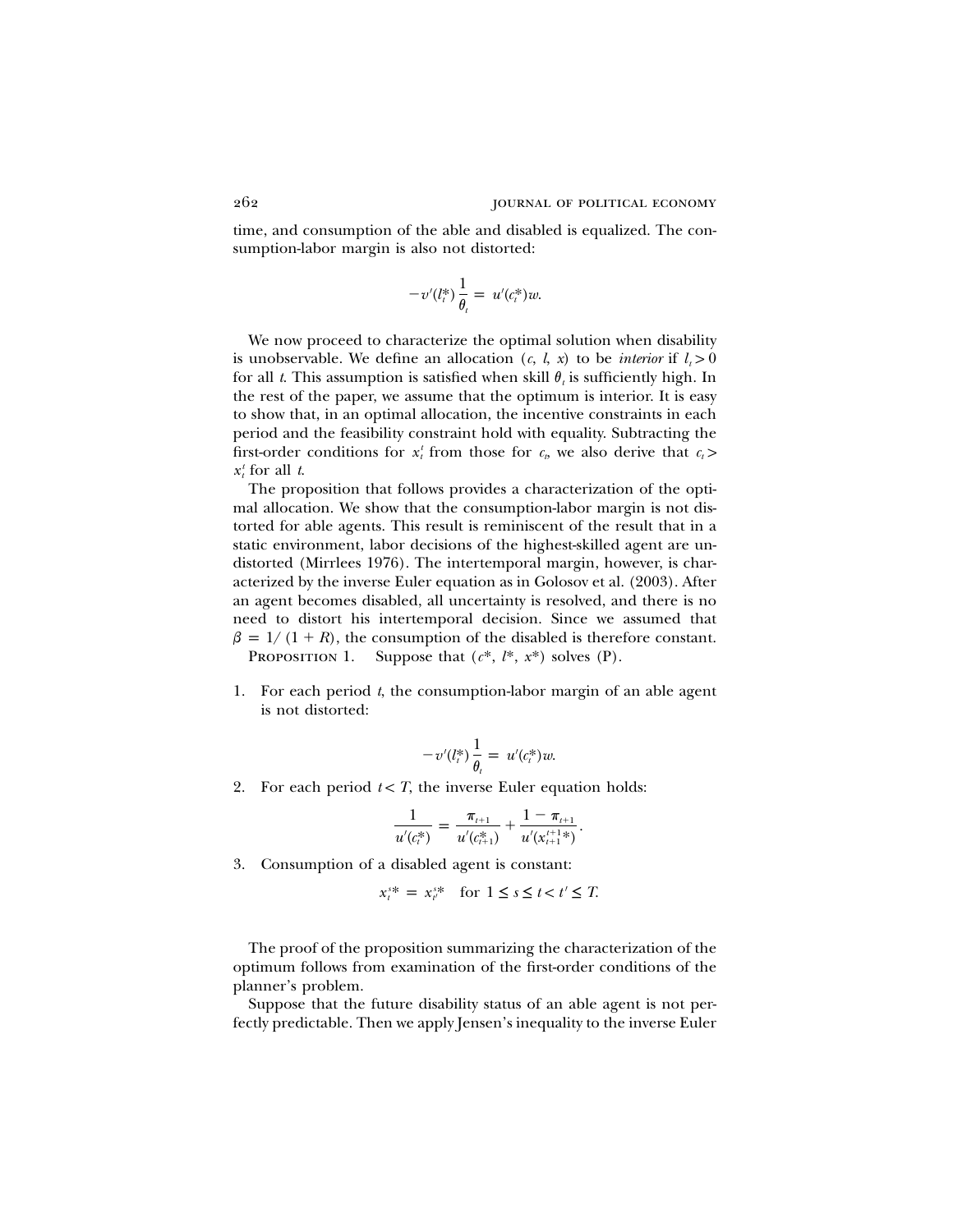equation to prove that any optimal solution involves a wedge between the intertemporal marginal rate of substitution and the interest rate.

COROLLARY 1. Suppose that  $(c^*, l^*, x^*)$  solves (P). Then, if the probability of becoming disabled is interior  $(0 < \pi_{t+1} < 1)$ ,

$$
u'(c_i^*) < \pi_{i+1} u'(c_{i+1}^*) + (1 - \pi_{i+1}) u'(x_{i+1}^{i+1})
$$
 (3)

## **IV. Implementation of the Optimum**

In this section we propose a tax system that implements the optimal allocation and includes only taxes and transfers similar to those already in the U.S. tax code.

Since the only restrictions on the social planner's problem are incentive compatibility and feasibility, we implicitly allow for a very large set of possible taxes. Because of the generality of taxes, the social planner's allocation can be implemented in multiple ways, the most obvious of which is a direct mechanism. However, the direct mechanism may include taxes that have never been used in practice.

We first illustrate a difficulty in constructing a tax system with an example of a linear savings tax as in Diamond and Mirrlees (1978). This type of implementation is common in the Ramsey literature of optimal taxation (see a review in Chari and Kehoe [1999]). We show that such a tax does not implement the optimum, since it cannot prevent agents from overaccumulating assets and falsely claiming disability. We then propose a tax/transfer system that implements the optimum: an asset-tested disability system. The first feature of this system is that disability transfers depend on the length of predisability work history. The second feature of the system is that it controls negative effects of savings on incentives: disability transfers should be assettested, that is, paid only to agents who have assets below a prespecified minimum.<sup>4</sup> Asset-tested programs, such as Medicaid, Temporary Assistance to Needy Families, and many others, are used widely in the U.S. social insurance system.<sup>5</sup>

First, we formally define a competitive equilibrium with general taxes. DEFINITION 1. Given a tax system  $\{\tau_i\}$ , allocations of consumption, labor supply, and savings  $(\tilde{c}, \tilde{l}, \tilde{x}, \tilde{k})$  constitute a competitive equilib-

<sup>4</sup> Empirical evidence supports our argument that persons who falsely claim disability have higher savings than disabled persons. A comprehensive study of disability applicants and recipients by Benitez-Silva, Buchinsky, and Rust (2004) finds that nondisabled awardees of disability insurance have significantly higher assets (\$87,017) than disabled recipients (\$73,911) (see table 4 in their paper).

<sup>&</sup>lt;sup>5</sup> We do not imply that current asset-tested programs are optimal.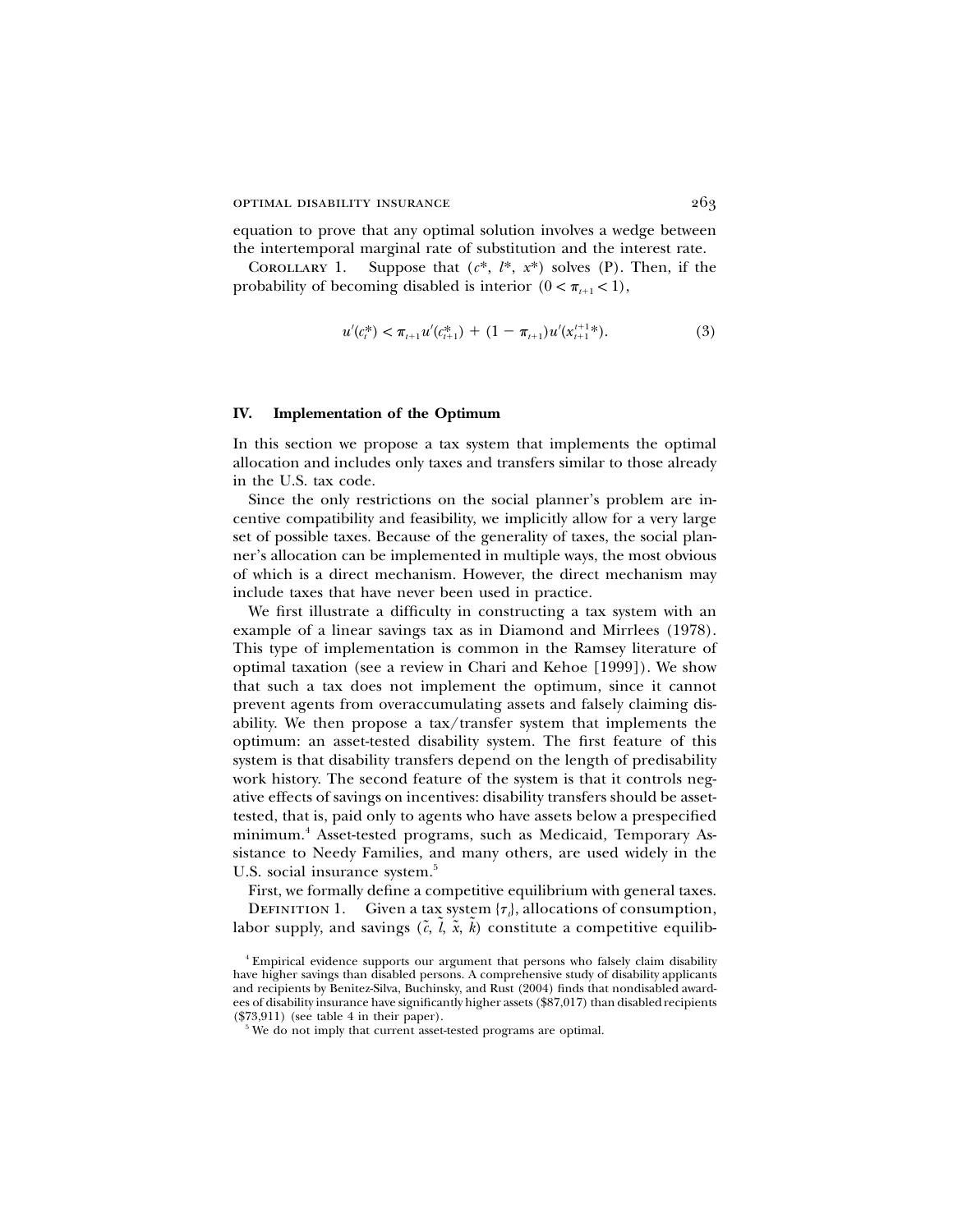rium if they solve the following problem:

$$
\max_{(c,l,x)\geq 0, k} \sum_{t=1}^T \beta^{t-1} \Pi_t [u(c_i) + v(l_i)] + \sum_{s=1}^T \Pi_{s-1} (1-\pi_s) \sum_{t=s}^T \beta^{t-1} u(x_i)
$$

subject to

$$
c_{t} + k_{t} \leq w\theta_{t}l_{t} + (1 + R)k_{t-1} + \tau_{t}(\{\theta_{i}l_{b}, k_{i-1}\}_{i=1}^{t}) \quad \forall t,
$$

$$
x_i^s + k_i^s \le (1 + R)k_{t-1}^s + \tau_l((\{\theta_i l_i\}_{i=1}^{s-1}, \{\theta_i l_i = 0\}_{i=s}^T), (\{k_{i-1}\}_{i=1}^s, \{k_i^s\}_{i=s}^T))
$$
  
for  $t \ge s$ ,

where  $k_{s-1}^s = k_{s-1}$ , and feasibility (1) is satisfied.

We say that a tax system  $\{\tau\}$  *implements* the optimal allocation ( $c^*$ ,  $l^*$ , *x*\*) if the optimal allocation is equal to the competitive equilibrium allocation  $(\tilde{c}, \tilde{k}, \tilde{x})$  defined above.

#### *A. Linear Savings Tax Does Not Implement the Optimum*

In this subsection, we present a two-period example that demonstrates that a linear savings tax cannot implement the optimum. We consider a setup in which agents live for two periods and are able in the first period of their lives; this is a special case of the more general model with  $T = 2$  and  $\pi_1 = 1$ . When an agent is able, he has skill  $\theta = 1$ . In the second period of his life, an agent is able with probability  $\pi$  and disabled with probability  $1 - \pi$ . Denote first- and second-period consumption of an able agent by  $c_1$  and  $c_2$ , respectively, second-period consumption of a disabled agent by *x*, and allocations of labor of able agents in periods 1 and 2 by  $l_1$  and  $l_2$ , respectively. We define the optimal allocation  $(c^*, l^*, x^*) = \{(c_1^*, c_2^*, x^*), (l_1^*, l_2^*)\}.$ 

One can conjecture (as in Diamond and Mirrlees [1978]) that a linear savings tax that is equal to the intertemporal wedge in equation (3), combined with correctly chosen lump-sum taxes, implements the optimal allocation. We show that this conjecture is false since there exists a profitable deviation for an agent.

Consider a tax system that consists of a savings tax  $\tau$ , lump-sum taxes  $T_1$  in period 1,  $T_a$  if an agent provides a positive amount of effective labor in period 2, and  $T_d$  if an agent does not work in period 2. We now show that this system of taxes does not implement the optimal allocation.

PROPOSITION 2. The optimal allocation cannot be implemented with any tax system that uses only a linear tax on savings.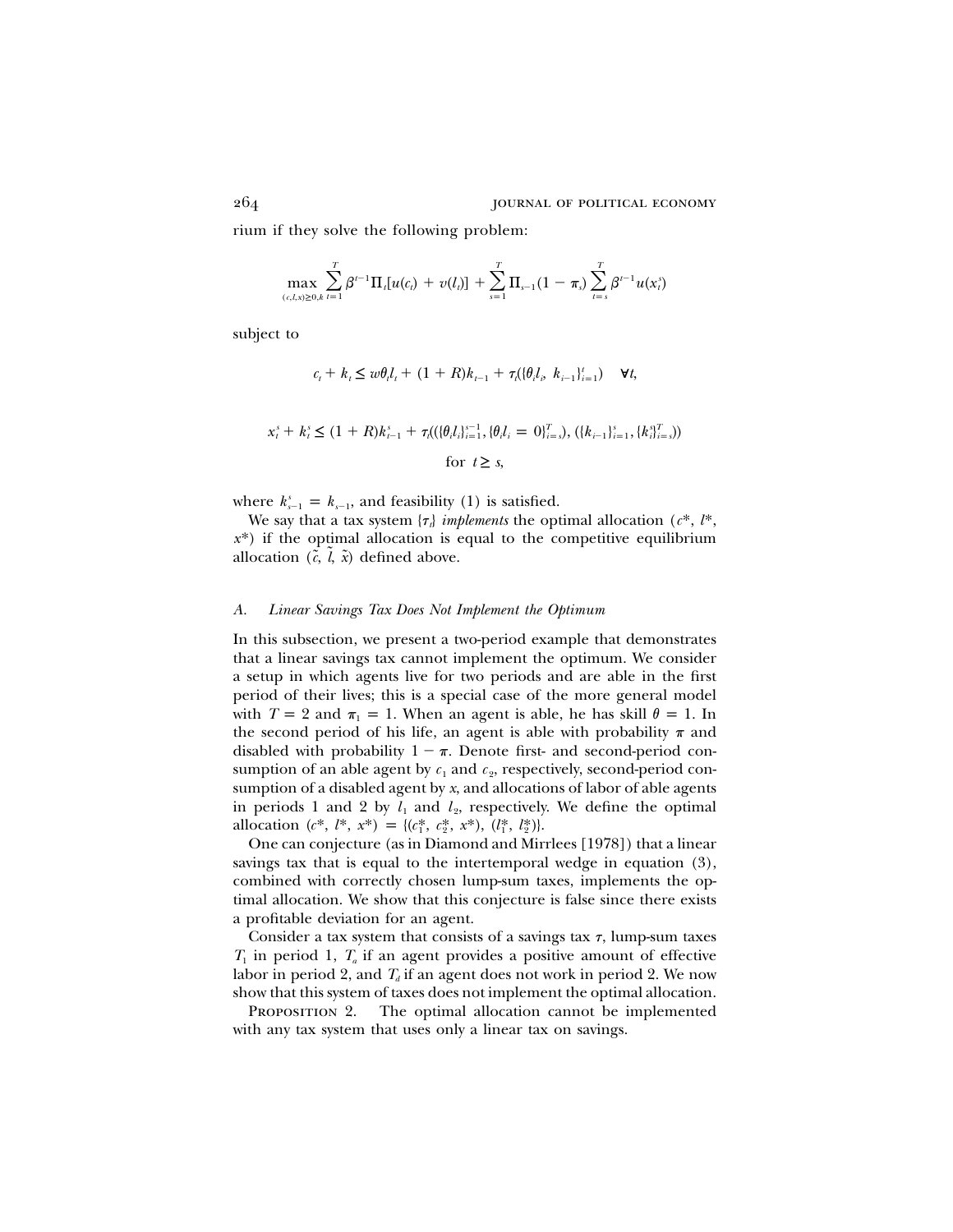*Proof*. Suppose the contrary. Then the savings tax must satisfy

$$
\tau = 1 - \left\{ \frac{u'(c_1^*)}{\beta[\pi u'(c_2^*) + (1-\pi)u'(x^*)]} - 1 \right\} / R. \tag{4}
$$

The lump-sum taxes  $T_1$ ,  $T_a$ , and  $T_d$  must satisfy

$$
c_1^* + k^* = w l_1^* + T_1, \tag{5}
$$

$$
c_2^* = [1 + R(1 - \tau)]k^* + w l_2^* + T_a, \qquad (6)
$$

and

$$
x^* = [1 + R(1 - \tau)]k^* + T_a \tag{7}
$$

for some level of capital *k*\*.

An agent planning to claim disability in the second period, regardless of his true type, solves the following problem.

PROBLEM 1.

$$
\max_{(c,l,k)} u(c_1) + v(l_1) + \beta u(c_2)
$$

subject to

$$
c_1 + k_2 = w l_1 + T_1
$$

and

$$
c_2 = [1 + R(1 - \tau)]k + T_d.
$$

First note that  $(c_1^*, x^*, l_1^*)$ , the allocation of a disabled agent under the optimum, is feasible for this problem. It is not a solution, however. To see this, notice that the first-order necessary condition fails:

$$
u'(c_1^*) = [1 + (1 - \tau)R]\beta[\pi u'(c_2^*) + (1 - \pi)u'(x^*)]
$$
  
< 
$$
< [1 + (1 - \tau)R]\beta u'(x^*).
$$

Hence, the maximized utility in problem 1 exceeds the (ex post) realized utility, under the optimum, of an agent who is disabled in period 2.

Then notice that because the incentive constraint binds in an optimal allocation, the agent's (ex ante) expected utility under that allocation is the same as his (ex post) realized utility conditional on being disabled:

$$
u(c_1^*) + v(l_1^*) + \beta u(x^*) = u(c_1^*) + v(l_1^*) + \beta \{\pi [u(c_2^*) + v(l_2^*)] + (1 - \pi)u(x^*)\}.
$$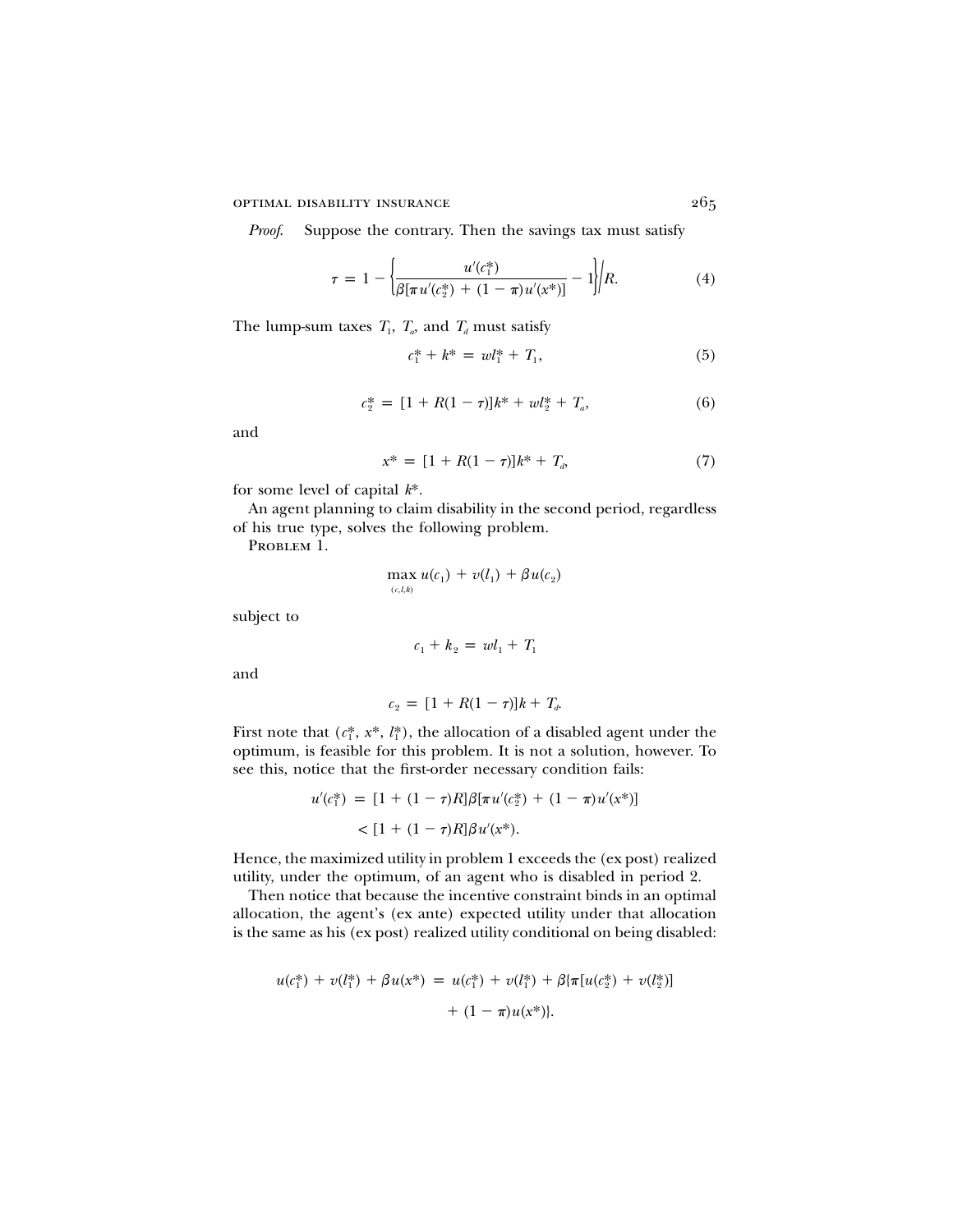

Fig. 1.—A linear savings tax and asset testing

Hence the maximized value in problem 1 exceeds the ex ante expected utility under the optimal allocation. An analogous proof would hold for the case with an arbitrary number of periods. QED

Intuitively, a linear savings tax is not sufficient to implement the optimal allocation because it is designed to preclude single deviations. Given that an agent tells the truth, a linear savings tax guarantees that he chooses the correct amount of savings. Given that an agent chooses a correct amount of savings, an agent chooses to tell the truth. However, we have shown above that a joint deviation in which an agent decides to both lie and change the amount of savings may be profitable.<sup>6</sup>

We illustrate this intuition graphically. An agent who plans to claim disability in period 2 has utility  $u(c_1) + \beta u(x)$ . In figure 1, we plot an indifference curve for such an agent. By the incentive compatibility

<sup>&</sup>lt;sup>6</sup> A similar result is also derived by Albanesi and Sleet (2006) in their environment.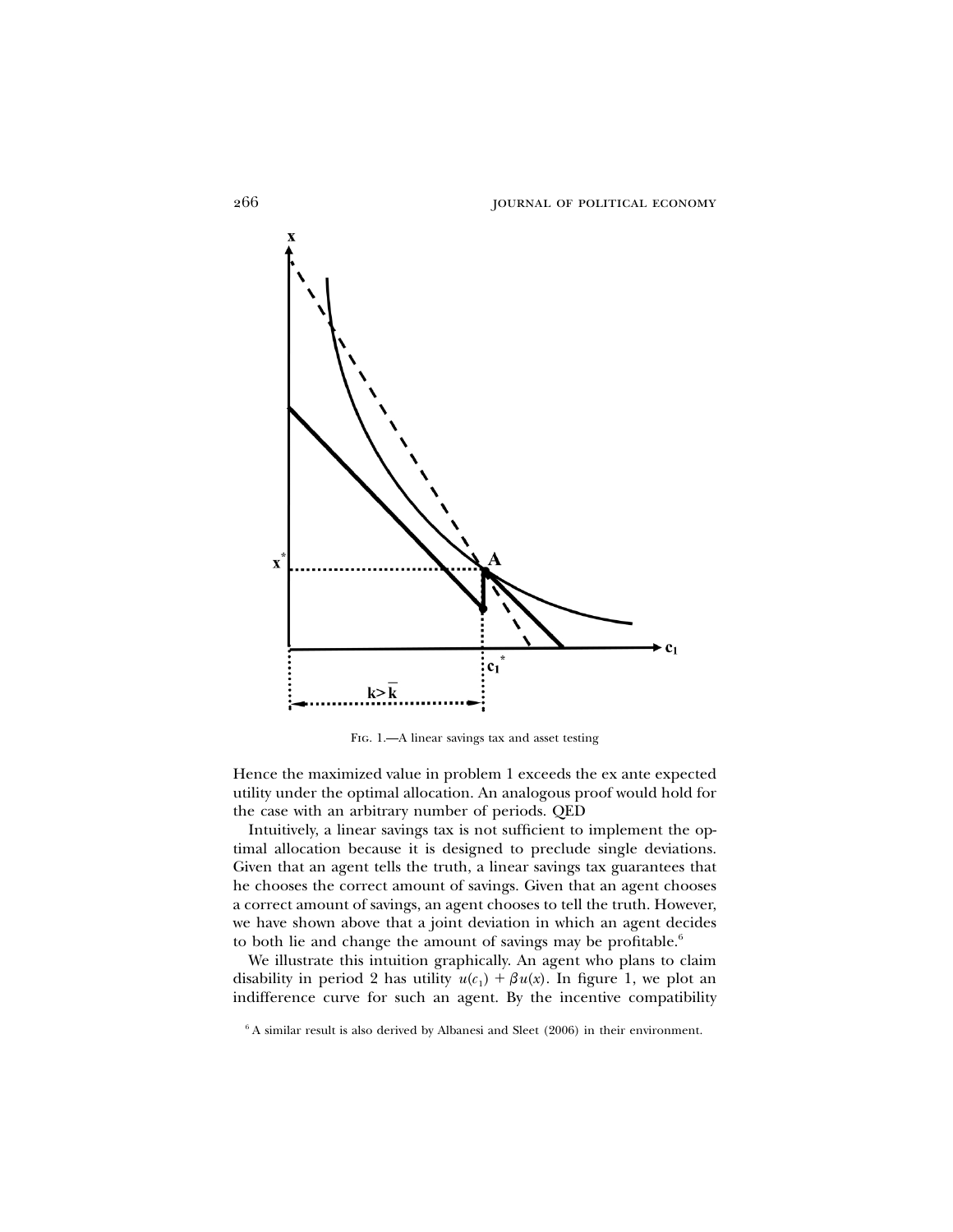constraint, the utility of claiming disability in the social planner's problem,  $u(c_1^*) + \beta u(x^*)$ , is equal to the utility of telling the truth and therefore is the utility of the optimal solution. Point *A* represents this choice of  $(c_1^*, x^*)$ . In a competitive equilibrium with a linear tax  $\tau$ , an agent's budget line, represented by the dashed line, has a slope of  $-[1 +$  $R(1 - \tau)$ . Note that the slope of the indifference curve at point *A* is  $-u'(c_1^*)/\beta u'(x^*)$ . Therefore, the budget line intersects the indifference curve, and a point better than point *A* can be found by the agent. One can also see how asset testing would work: if a budget is constructed such that the indifference curve touches the budget set only at point *A*, then point *A* would be chosen. The solid line in the figure is an example of such a budget set.

#### *B. Asset-Tested Disability System Implements the Optimal Solution*

We formally define an asset-tested disability insurance program.

DEFINITION 2. An asset-tested disability insurance system  $(\bar{k}, S, T_a)$ consists of (1) a sequence of asset tests  $\bar{k}(i)$ ,  $i = 1, ..., T$ , (2) a sequence of lump-sum taxes of the form  $S_d(t, i) = T_d(i) - w\theta_i l$ ,  $1 \le i \le T$ , where  $S_d(t, i)$  is the transfer received in period *t* by a consumer who became newly disabled in period  $i$  with assets not exceeding  $\bar{k}(i)$  ; and (3) a lumpsum tax  $T_a$  that is paid each period by a consumer who is still working or who had assets exceeding  $\bar{k}(i)$  when he declared disability.

The theorem that follows states the main theoretical result of the paper: how to construct an asset-tested disability system that implements the optimum.

THEOREM 1. For any constrained optimal allocation  $(c^*, l^*, x^*)$ , there exists an asset-tested disability insurance program  $(\bar{k}, S, T_a)$  for which  $(c^*, l^*, x^*)$  is a competitive equilibrium.

*Proof*. See the Appendix.

The logic behind the result is as follows. Consider an able agent at age  $t$  who in period  $t+1$  plans to work if able or to claim disability if he becomes disabled. In period  $t + 1$ , he receives income from savings and, in addition, income from working (if he remains able) or from disability transfers (if he becomes disabled). If instead the agent were to claim disability in period  $t + 1$  even if able, he would receive disability transfers instead of income from working. If those transfers are less than the income from working, an agent considering a false claim of disability for period  $t + 1$  has an incentive in period  $t$  to accumulate higher assets than if he planned to behave honestly. An asset test deters false claims by penalizing the strategy of oversaving and not working.

In figure 1, we illustrate the intuition behind asset testing on the twoperiod example considered above. For  $c_1 > c_1^*$  ( $k > k$ ), asset testing shifts the budget line down. The budget line is now represented by a solid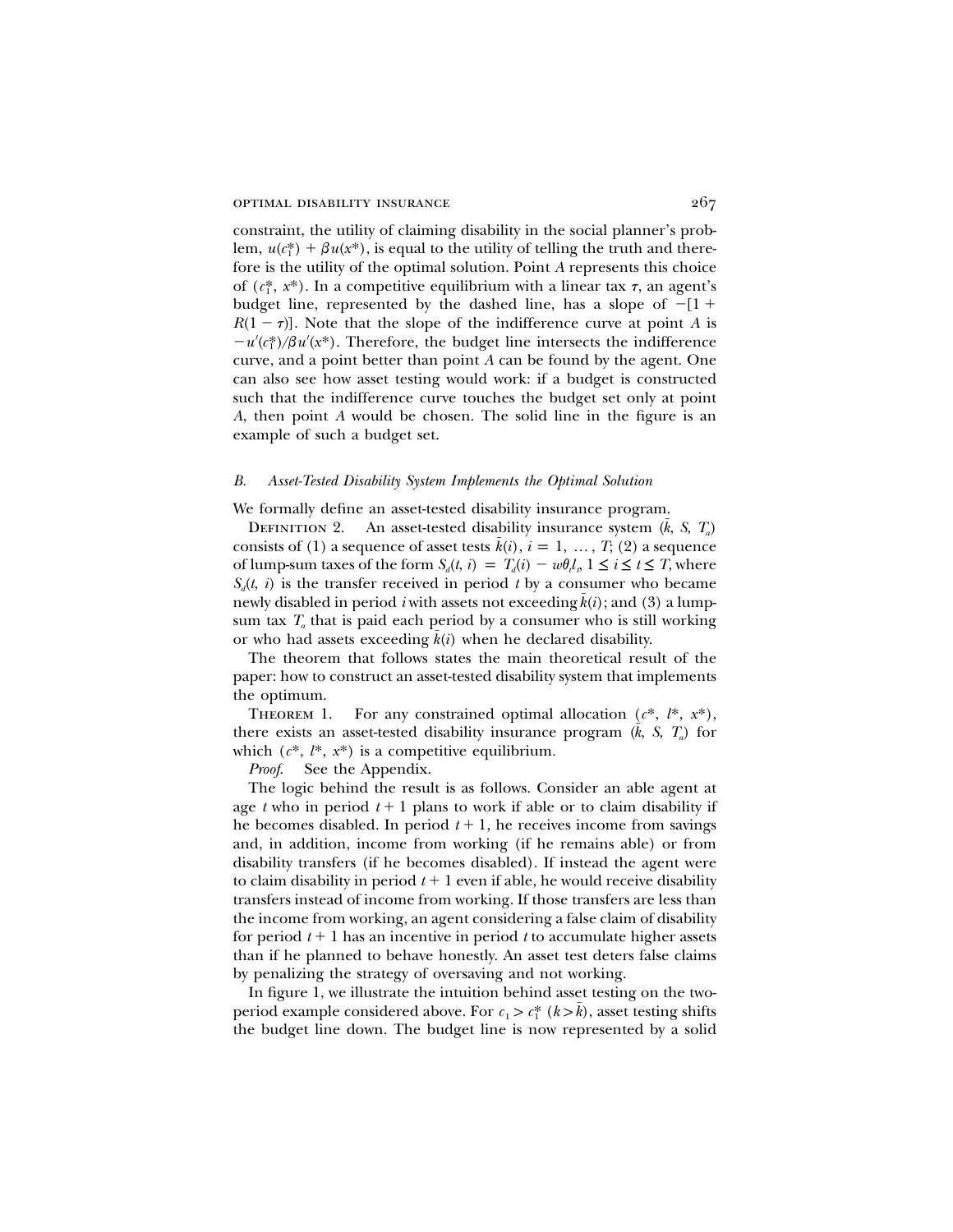| SHARE OF DISABLED POPULATION (70)                |                  |            |              |              |            |
|--------------------------------------------------|------------------|------------|--------------|--------------|------------|
|                                                  | <b>AGE GROUP</b> |            |              |              |            |
|                                                  | $95 - 34$        | $35 - 44$  | $45 - 54$    | 55-64        | $65 - 74$  |
| Model                                            | 5.2              | 8.3        | 13.9         | 24.5         | 43.2       |
| CPS (Stoddard et al. 1998)<br>SIPP (McNeil 1997) | 5.5<br>8.1       | 9.1<br>8.1 | 13.2<br>13.9 | 23.1<br>24.2 | NA<br>30.7 |

TABLE 1 Share of Disabled Population (%)

line and has a discontinuity at point *A*. An agent who plans to claim disability in period 2, therefore, chooses point *A*. Point *A* gives the same utility as the utility of telling the truth under the optimal allocation. Therefore, an agent chooses the optimal allocation under the assettested disability system.

#### **V. Quantitative Results**

We first describe how we determine parameters of the model. We proceed to characterize a solution to the social planner's problem. We then evaluate the welfare benefits that a system with asset testing has over the optimal system without asset testing.

#### *A. Parameterization*

We choose the probability of becoming disabled using the data from McNeil (1997), who reports the number of self-reported disabled people by age groups.<sup>7</sup> We then calculate a conditional probability of becoming disabled and interpolate the data to one-year intervals by fitting an exponential function. Table 1 reports the share of disabled people in our model by various age groups. We assume that 4 percent of the population is disabled at age 25, before entering the labor force. We compare the numbers we calculated to those reported in the Survey of Income and Program Participation (SIPP) and the Current Population Survey (CPS). The SIPP estimates the number of people with severe disabilities, and the CPS reports the number of people with work dis-

<sup>7</sup> Disability applicants may have a strong incentive to misreport their disability status to the SSA, but there is significantly weaker reason for respondents to misrepresent their information in *anonymous surveys* since any information they reported cannot have any impact on the status of their disability benefits. One indication of respondents' truthfulness is provided by the fact that nearly 20 percent of disability recipients reported that they do not have a health problem that prevents them from working, and 5 percent of these recipients reported labor earnings in excess of the \$500 per month limit imposed by the SSA. Either of these self-reports constitutes prima facie evidence for termination of benefits (see Benitez-Silva et al. 2000).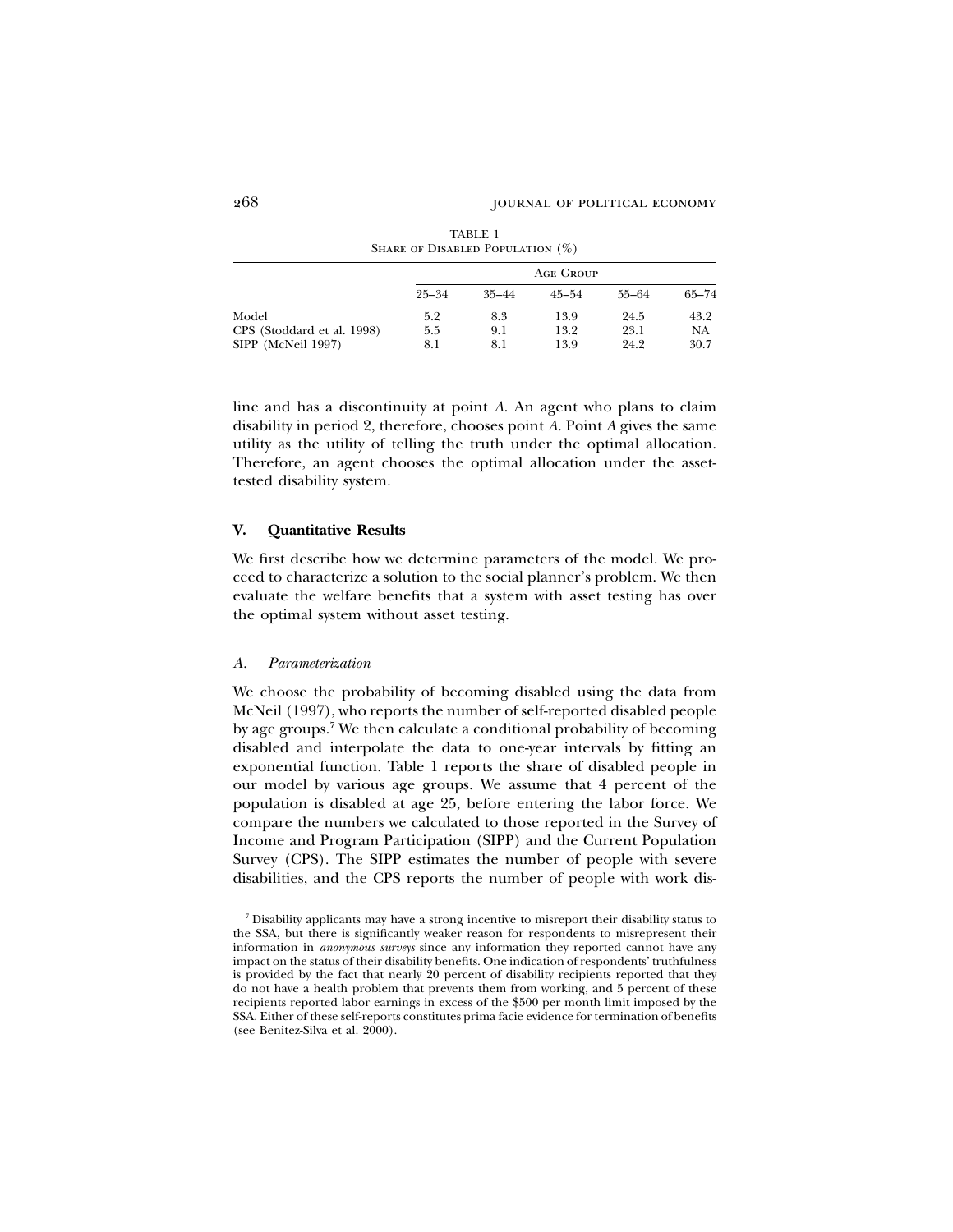abilities. The CPS does not have information about work disabilities of people who are over age 65.

A period is one year, and each agent begins life at age 25 and lives to 75. The utility function is  $\ln (c) + a \ln (1 - l)$ , where  $a = 1.5$  is the relative disutility of labor. The interest  $R = 0.043$ , so the discount factor is  $\beta = 1/(1 + R) = 0.958$ . The aggregate production function is Cobb-Douglas,  $F(K, Y) = K^{\alpha} Y^{1-\alpha}$ , with  $\alpha = 0.33$  as capital's share. With these values for *R* and  $\alpha$ , the wage is  $w = 1.22$ . The lifetime skill profile is obtained by fitting a quadratic function to the data in Rios-Rull (1996). The skill level peaks at age 50, at which point an agent is 45 percent more productive than at age 25. After age 50, skills decline; at age 75, they are roughly equal to their level at age 25.

### *B. Optimal System and Implementation*

In this subsection we numerically characterize an optimal disability insurance system and its implementation for the parameterized economy described above. We acknowledge that there are various reasons for retirement that are outside the scope of this model. As the paper focuses on disability insurance, we force agents to retire at age 64 by setting  $\pi_{40} = 1$ . We choose retirement benefits for ages 64–75 optimally since they affect the dynamic incentives to claim disability at ages prior to their retirement.

We report optimal consumption profiles in figure 2*a*. The upper solid line represents consumption  $(c_i)$  for agents who were able all their lives. This consumption is increasing with the duration of the agent's work history, since the social planner rewards the agent for working in period *t* by allocating him a higher continuation utility, which implies higher consumption at future dates.

The lower solid line represents consumption  $x_t$  of a newly disabled agent. Note that we do not plot consumption  $x_s^t$  ( $s > t$ ) after an agent becomes disabled since it is constant and equal to  $x_t^t$ . The significant fall in consumption after an agent becomes disabled is necessary to ensure that able agents do not deviate and claim disability. There are two effects that determine consumption of an agent who becomes disabled. First, efficiency requires that more skilled agents work more, and therefore, the consumption drop should be larger for such agents. We can see that agents who become disabled at ages 26–32 receive lower consumption than those who become disabled at the age of 25. The second effect comes from the intertemporal provision of the incentives. The planner rewards an agent for working by increasing the continuation utility when an agent becomes disabled. This effect calls for higher consumption for agents who become disabled later in life and dominates the first effect once an agent reaches age 32. The second effect increases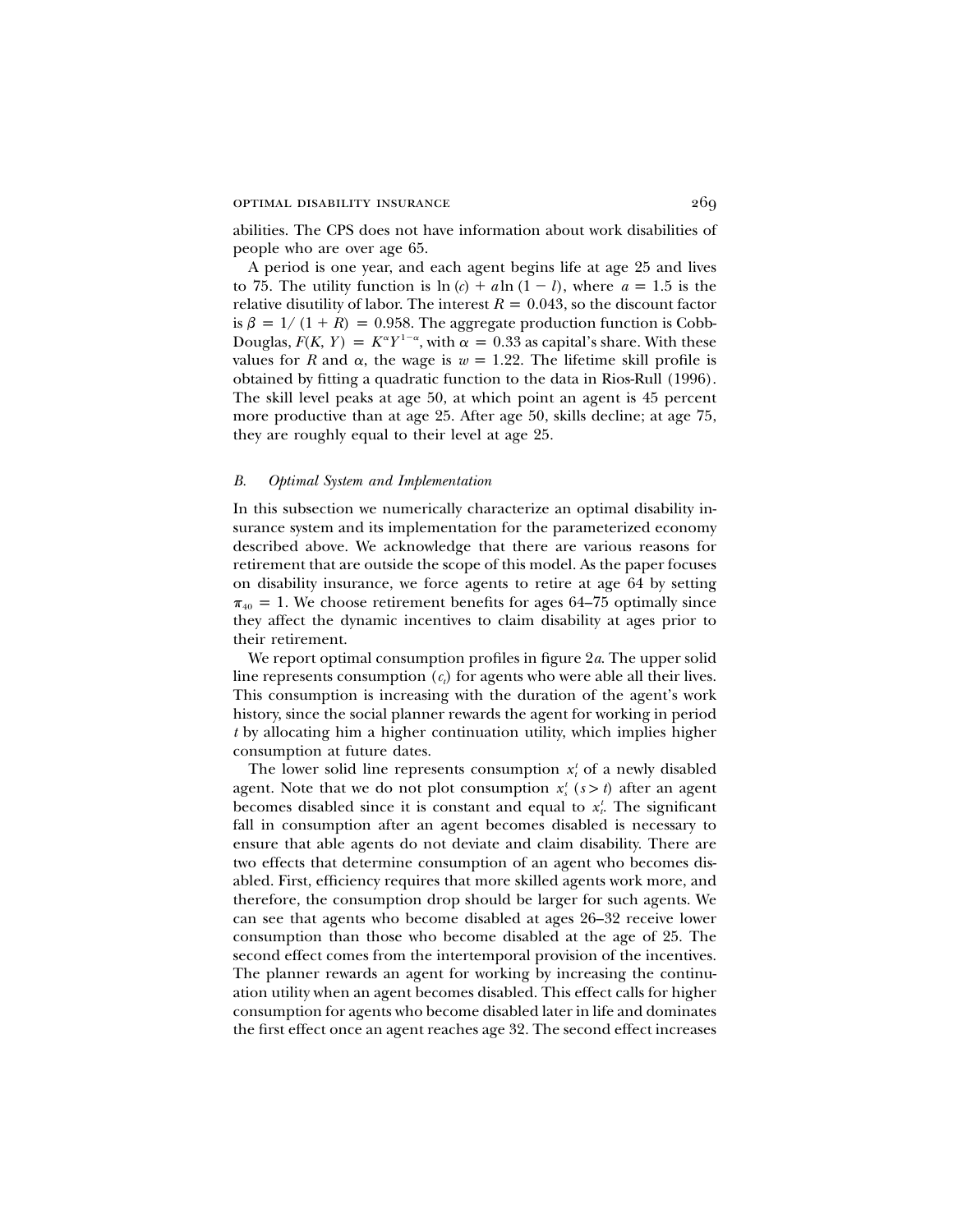

Fig. 2.—Optimal disability programs with asset testing (solid lines) and without asset testing (dashed lines): *<sup>a</sup>*, consumption; *b*, labor; *<sup>c</sup>*, disability transfers; *d*, asset limits.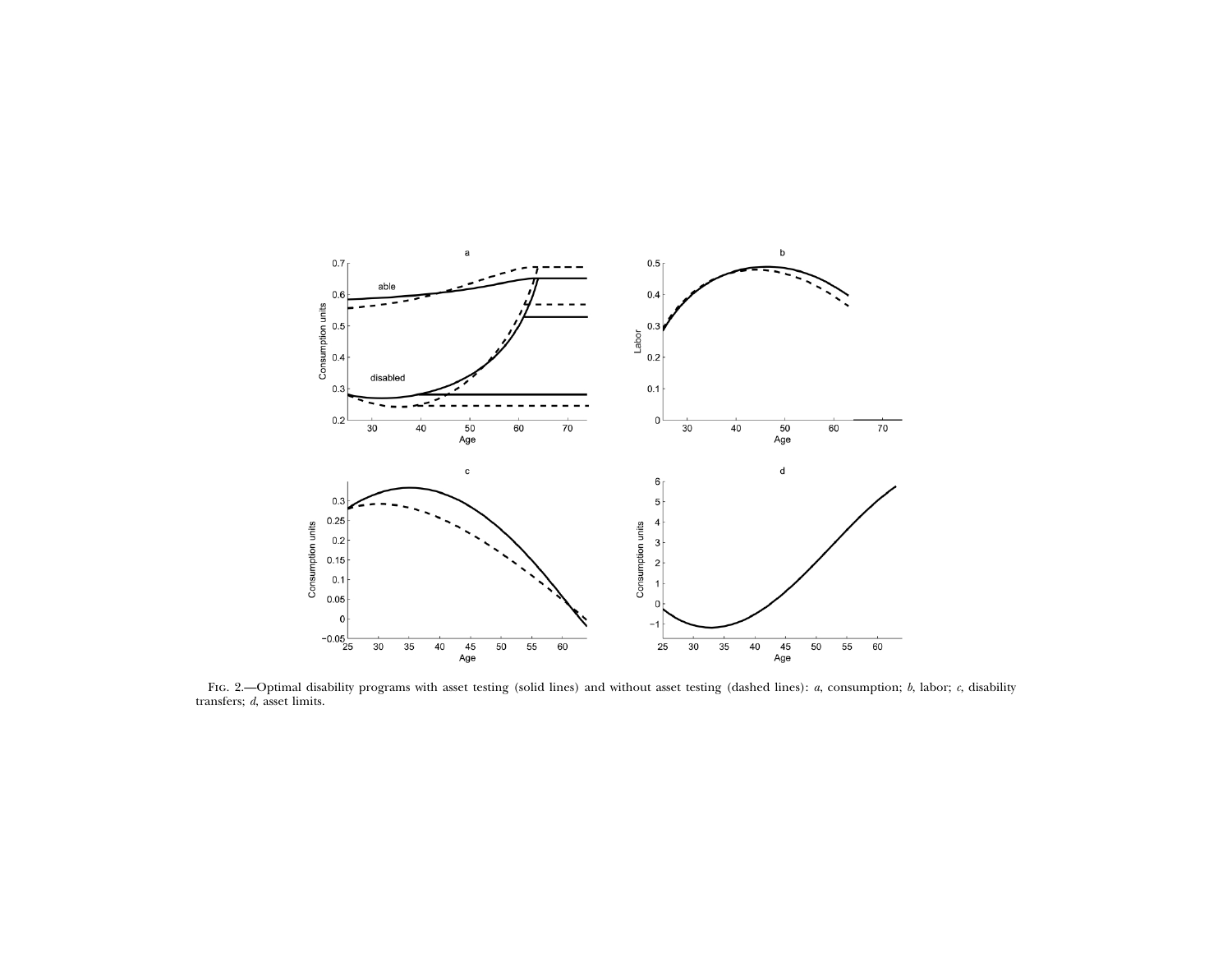with work history, so that the consumption of disabled agents later in the life cycle rises more steeply than that for able agents.

The solid line in figure 2*b* represents the optimal labor allocations  $l_t$  that are influenced by effects similar to the consumption profiles. On the one hand, it is optimal to require more productive agents to work more, so that labor supply inherits the hump-shaped form of the skills profile. Agents who are 40–55 years old (i.e., the highest-skilled agents) spend about 45–50 percent of their time working. Younger and older people are not as productive and work less. On the other hand, intertemporal provision of incentives calls for an increase of the continuation utility of an able agent, which can be partially achieved by reducing the amount of labor.<sup>8</sup>

An important feature of the model is the intertemporal distortion, which we define as

$$
D_{\iota} = 1 - \left\{ \frac{u'(c_{\iota}^{*})}{\beta[\pi_{\iota+1}u'(c_{\iota+1}^{*}) + (1 - \pi_{\iota+1})u'(x_{\iota+1}^{\iota+1})]} - 1 \right\} / R.
$$

The intertemporal distortion depends on three factors: the probability of becoming disabled, skill profile, and length of work history. The probability of becoming disabled increases for older agents, thus making their future consumption more unpredictable, which increases the distortion. For higher-skilled agents the incentive problems are more severe, and they face a higher intertemporal wedge. The third factor, the length of work history, decreases the wedge. Agents with a longer work history provide less labor and have a smaller variance of consumption. We find the intertemporal distortion to be quantitatively significant. The wedge grows from slightly below 3 percent at age 24 to 7 percent at age 50 and decreases almost to zero by age 63.

From the proof of theorem 1, we calculate and plot transfers to the disabled with the solid line in figure 2*c* and asset limits in figure 2*d*. Note that we plot disability transfers only for newly disabled agents. Transfers are constant after an agent becomes disabled; for example, an agent who stops working at age 40 receives approximately 0.35 unit of consumption for the rest of his life. Asset limits eventually increase because agents become wealthier as they accumulate more capital. That is also the reason why disability transfers eventually decrease, since agents receive a larger proportion of their income from savings. One interpretation of this system is that individuals who became disabled

<sup>&</sup>lt;sup>8</sup> We also compute the optimal system in which the skill level of the able is the same for all ages. In that case, there is only the second effect, and the consumption of able and disabled agents monotonically increases with the length of their work history, since there is no reason to require middle-aged agents to work more. Labor supply in that model monotonically decreases with work history (see Golosov and Tsyvinski 2005*b*).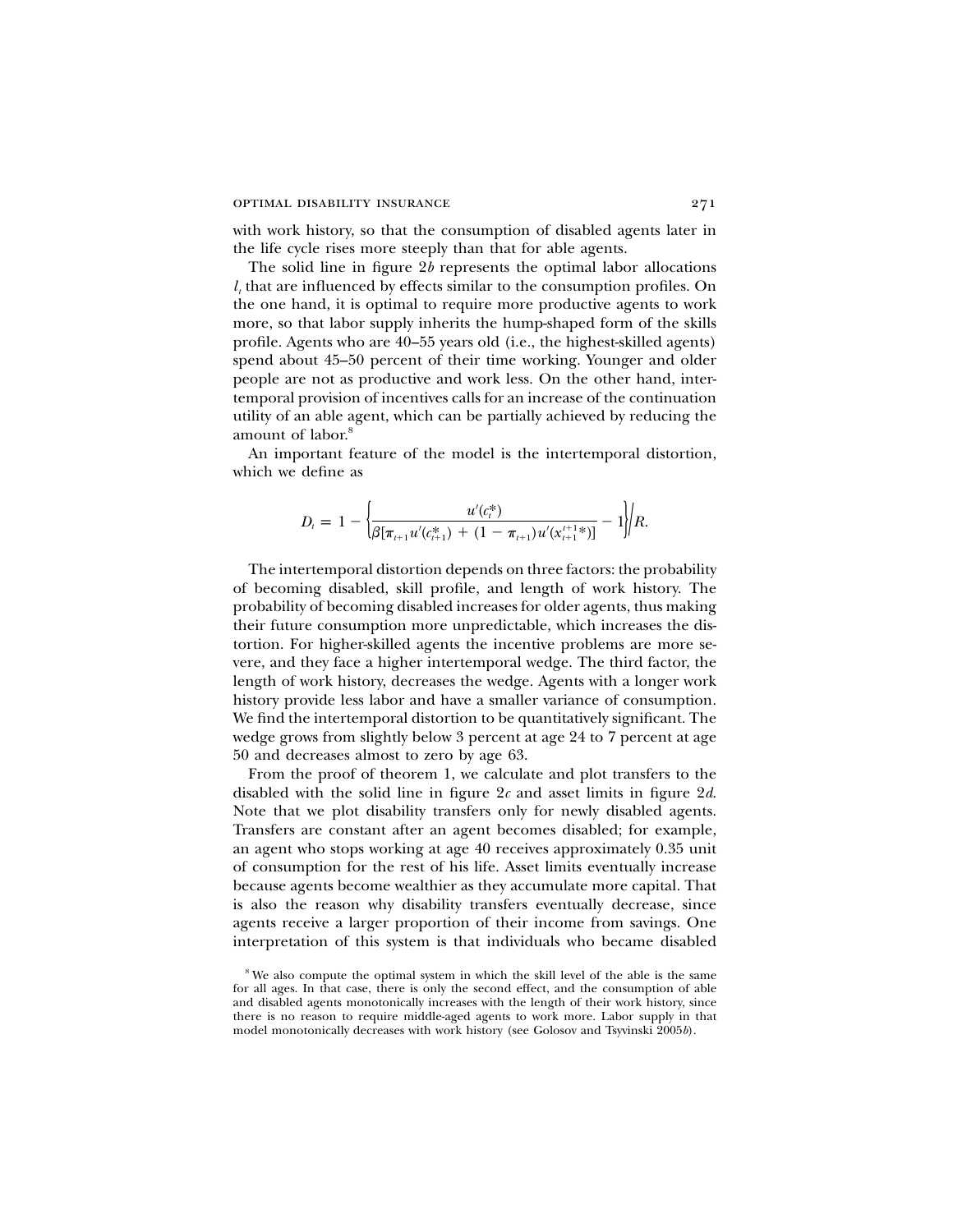early in life receive large transfers, whereas those who become disabled later in life are supposed to supplement their lower disability transfers with savings accumulated while able.

## *C. Welfare Benefits of Asset Testing*

In this subsection we numerically compare the welfare of the best program without asset testing with that of the optimal insurance system.

The optimal disability system without asset tests is a solution to the social planner's problem with hidden savings, an example of which is Diamond and Mirrlees (1995). Absence of asset testing implies that the planner does not have an ability to distort an intertemporal margin. The model with hidden savings is also similar to that of Werning (2001) and Abraham and Pavoni (2003). However, the dynamic first-order approach in these papers of imposing the Euler equation on the social planner's problem is invalid in our setup.<sup>9</sup> Our computational method for the model of hidden savings is similar to that in Golosov and Tsyvinski (2005*a*). For each lifetime allocation of consumption and labor that a planner offers to an agent, we compute *T* optimal joint deviations in which an agent claims disability and chooses the optimal level of hidden savings, and an additional deviation in which an agent tells the truth but chooses a level of savings different from that prescribed by the planner. This method allows us to find a globally optimal solution to the social planner's problem with hidden savings.

In figure 2, we plot the solution to the model without asset testing using dashed lines. In a comparison with the solution with asset testing, there are four main differences, all of which contribute to the welfare loss. First, the consumption profile of an able agent starts at a lower level and increases more rapidly. This rapid increase reduces welfare compared to the optimal system, since agents prefer smoother consumption profiles. Second, the consumption penalty for disabled agents who are 30–40 years old is larger. A large penalty is needed to ensure that an agent does not falsely claim disability before becoming most productive. In the absence of asset testing, the planner has to penalize agents who declare disability early by giving them lower consumption than they can achieve when asset testing is available. Third, the consumption profile of the disabled is less smooth than when asset testing is available. In particular, consumption allocations of the disabled rise steeply after age 36. The fourth difference involves labor profiles and total output. Labor profiles for both cases are virtually identical until about age 40. After age 40, the absence of asset testing implies that it is more difficult to provide incentives to work, and less labor is provided.

<sup>&</sup>lt;sup>9</sup> See also Kocherlakota (2004) for a discussion of the first-order approach.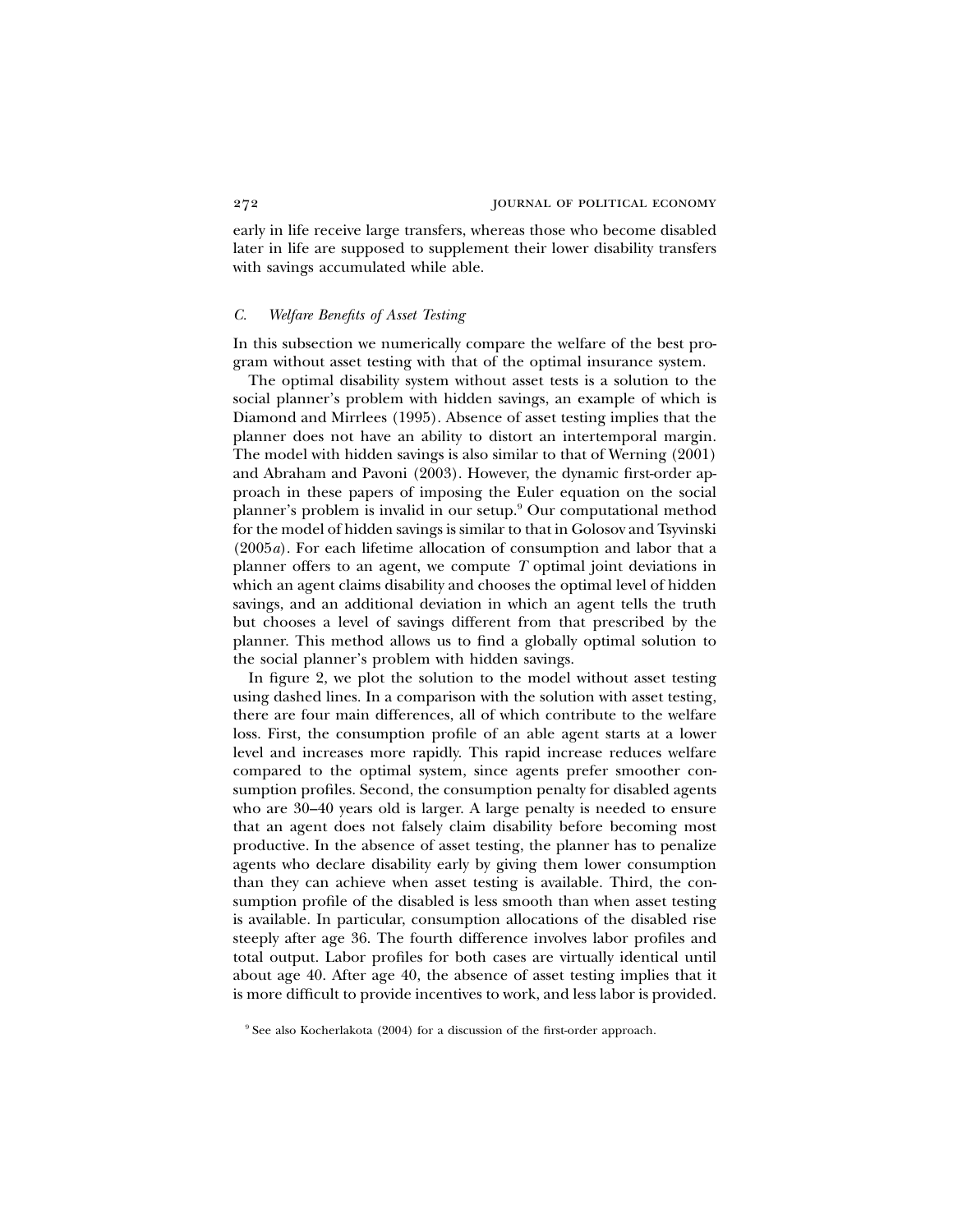Hence there is less output in total, which appears mainly as lower redistribution to the disabled. As figure 2*c* shows, asset testing allows a significant increase in the level of disability transfers at most ages.

Comparing the two allocations, we find that asset testing yields a welfare gain of 0.5 percent. Specifically, under the optimal system without asset testing, a proportional increase in consumption by 0.5 percent for each history produces the same lifetime utility as the lifetime utility in an optimal system with asset testing. This number provides a lower bound on the welfare gains of switching to an optimal system, since it represents gains solely of asset testing.

## *D. Robustness of Quantitative Results*

We also considered a model of Social Security as an optimal disability insurance program. One of the explanations for the existence of the Social Security system is its role as optimal "retirement insurance." Diamond and Mirrlees (1978, 331–32) view a setup similar to ours as a general way of modeling the Social Security system, including the old-age portion (see also Mulligan and Sala-i-Martin 1999). The Social Security system can be viewed as mandatory government insurance against becoming disabled (not being able to work) at old ages. While Social Security benefits are conditioned on retirement, in this modification of the model we condition benefits on a more fundamental risk, disability.

In this model, agents live for 75 years, the probability of becoming disabled is computed to this age, and there is no mandatory retirement. In fact, all agents who are able at ages 65–75 work in the example that we compute. However, the model features endogenous retirement, since older agents tend to work significantly less than younger agents with similar skills. Agents who are 75 years old and are still productive spend less than 10 percent of their time working. We find that the welfare gains of asset testing increase modestly to 0.65 percent of consumption, since agents aged 65–75 provide a low amount of labor, even without mandatory retirement.

We already discussed a modification of the model in which the skill profile for the able is constant over the lifetime. The welfare benefits of asset testing in this model are equal to about 0.35 percent. We also calculated a model in which the probability of disability is half of that used in this paper. The welfare gain of asset testing is similar to the one derived in the benchmark model and is equal to 0.3 percent, since the size of the informational friction decreases with the smaller probability of disability.

We also calculated a stylized current social insurance system to compare with the optimal system described above. Since disability insurance is an integral part of the social insurance system, we modeled the current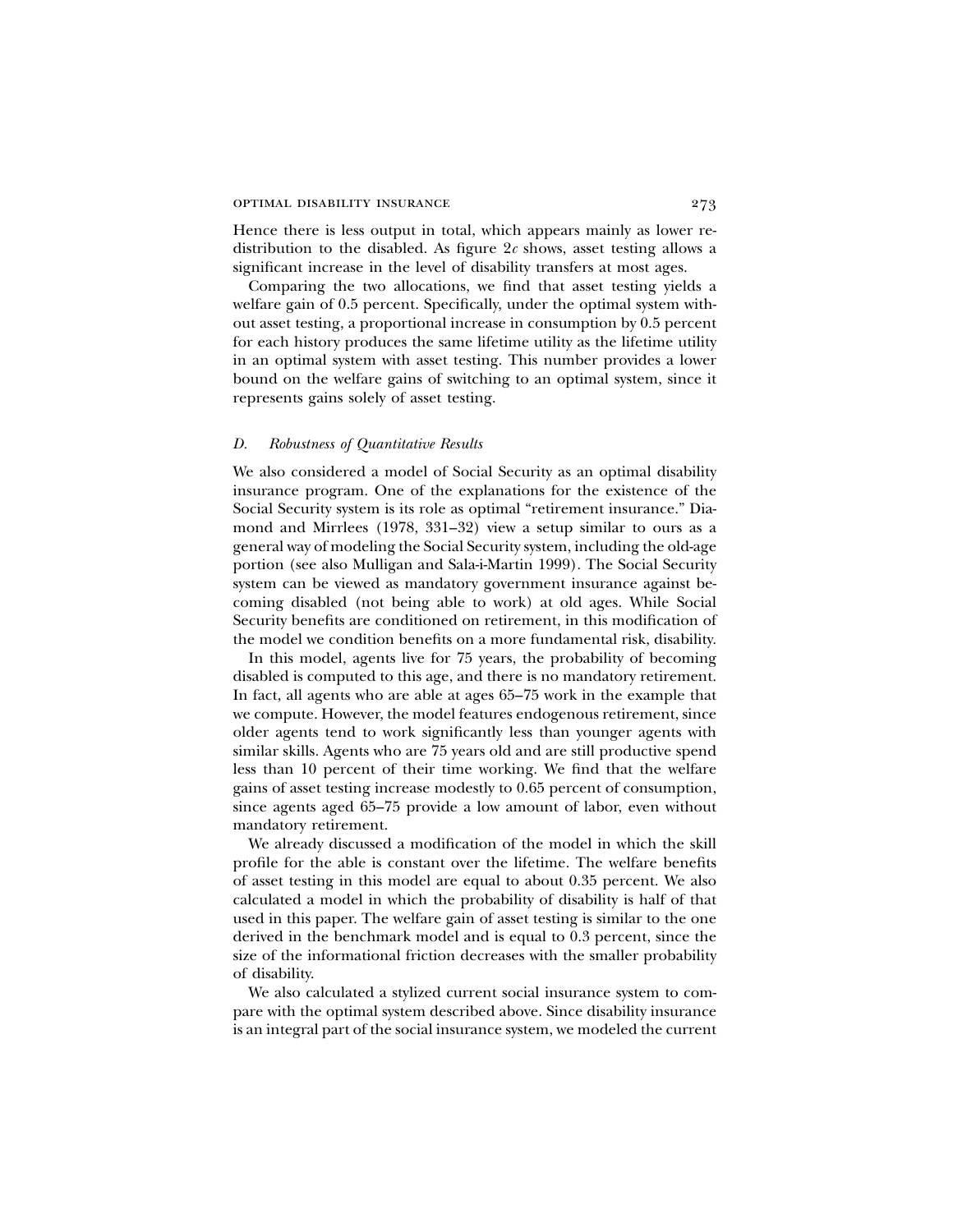social insurance system as a joint disability and retirement system. An agent can stop working either because he is truly disabled or because social insurance transfers create a disincentive to work. If an agent does not work, he receives a social security transfer. An agent can save at a rate  $R$  and is taxed at a rate  $\tau$ . When an agent stops working, he receives a disability transfer  $T_d$  that is independent of age. In the supplement to this paper (Golosov and Tsyvinski 2005*b*) we provide a detailed description of the stylized current system. The welfare gain of a switch to the optimal insurance system from the stylized current Social Security system is equivalent to an increase of consumption by 2.8 percent for each history. The larger welfare gain mainly comes from the increase in benefits to agents who became disabled relatively early in their lives.

#### **VI. Final Remarks, Robustness, and the Role of Assumptions**

In this paper we consider the problem of implementation of optimal disability insurance when disability status is unobservable and show what instruments can implement the optimum. Asset testing allows control of joint deviations in which an agent, in anticipation of falsely claiming disability, increases his savings compared to those implied by the optimal allocation. We then provide numerical results that suggest that asset testing may be quantitatively important.

We made two significant assumptions that are important for characterizing implementation of the optimum. First, disability is an absorbing state. This assumption reduces the number of histories that we need to consider. We have to keep track only of an agent's age and the age at which he claimed disability. An interesting extension would be to study an economy in which disability is not permanent but there is a small probability of recovery. In that case, optimal disability benefits also have to encourage individuals who recover from disability to leave disability rolls. If skills follow a more general process such as nonpermanent disability, a taxation mechanism of Albanesi and Sleet (2006) modified to the case of persistent shocks or the method of Kocherlakota (2005) may be needed to implement the optimum. The second assumption we made is that a disabled agent has zero skill. This assumption allows us not to consider deviations in which a disabled agent pretends to be able or more complicated deviations in which an agent undersaves and works too much. We conjecture that if the skill of a disabled agent is sufficiently close to zero, the implementation that we derived still remains valid.

We also treated government as the only provider of disability insurance without considering insurance that is provided by private markets. This assumption seems to be close to reality. Except for SSDI, few other options provide protection against disability risk. For example, only 25 percent of private-sector employees receive long-term disability coverage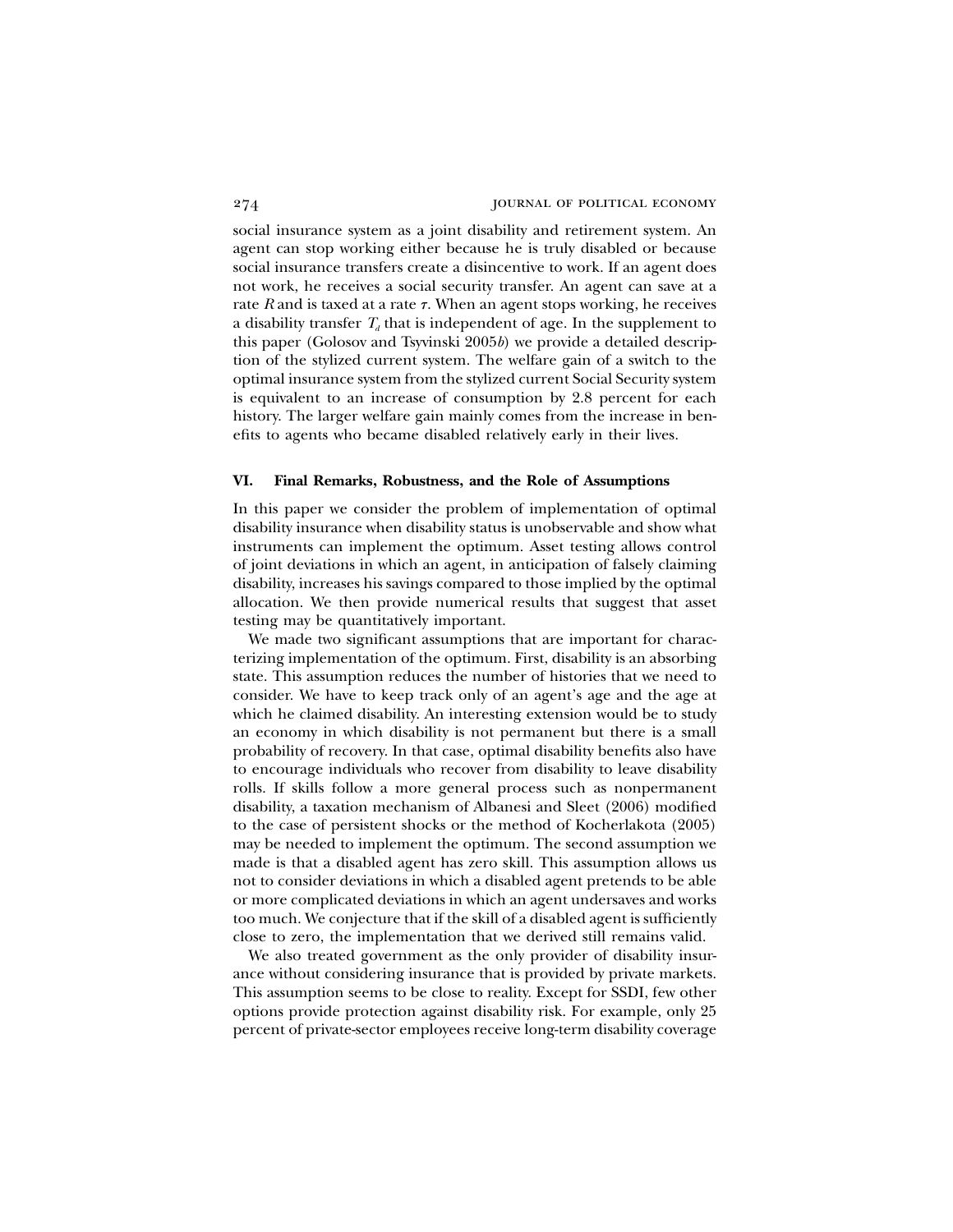(SSA 2001). In Golosov and Tsyvinski (2005*a*) we showed that in an environment in which consumption is observable, publicly provided insurance is as efficient as insurance provided by private markets. In particular, if all insurance is provided by private intermediaries, then insurance contracts would feature exactly the same asset-tested disability benefits as the ones described in this paper.

The theoretical results of the model are robust to two extensions. First, consider a case of observable heterogeneity. Suppose that there are *i* types of agents who *observably* differ in the probability of becoming disabled, discount factors, or skill profiles when able. It is easy to show using the same proof as in the paper that an asset test *conditional on type* implements the optimal allocation. Examples of insurance that is conditioned on an agent's type such as gender abound in the practice of private insurance. We can also consider an environment in which there are multiple unobservable levels of skills that follow a general stochastic process but there exists an absorbing disability state in which disabled agents cannot work. Assume that allocations of consumption and effective labor for all histories except for disability states are provided by a direct mechanism. Then it is easy to show that an asset-tested disability insurance implements the optimum. Moreover, the asset test has to be conditioned on the assets of the marginal agent. This model can be interpreted as a joint system of optimal taxation and disability insurance. Insurance for all skill shocks with the exception of disability is accomplished through a direct mechanism that stands in for the income and wealth tax system. Disability insurance is achieved through an assettested disability system.

The results in our model as well as in other models of optimal dynamic taxation are not robust to inclusion of unobservable heterogeneity such as, for example, differential unobserved discount rates. The main technical difficulty is that, even in the static model, the problem becomes one of multidimensional screening. In the case of one unobservable characteristic, it is easy to show that incentive compatibility constraints are binding from the high to the low types. The major difficulty with multidimensional screening is determining a pattern of binding incentive constraints.<sup>10</sup>

While the described extensions are interesting, the magnitude of the welfare gains from asset testing gives us confidence that the forces we have captured in this paper are significant from both theoretical and policy perspectives.

 $10$  For a review of multidimensional screening, see Armstrong and Rochet (1999).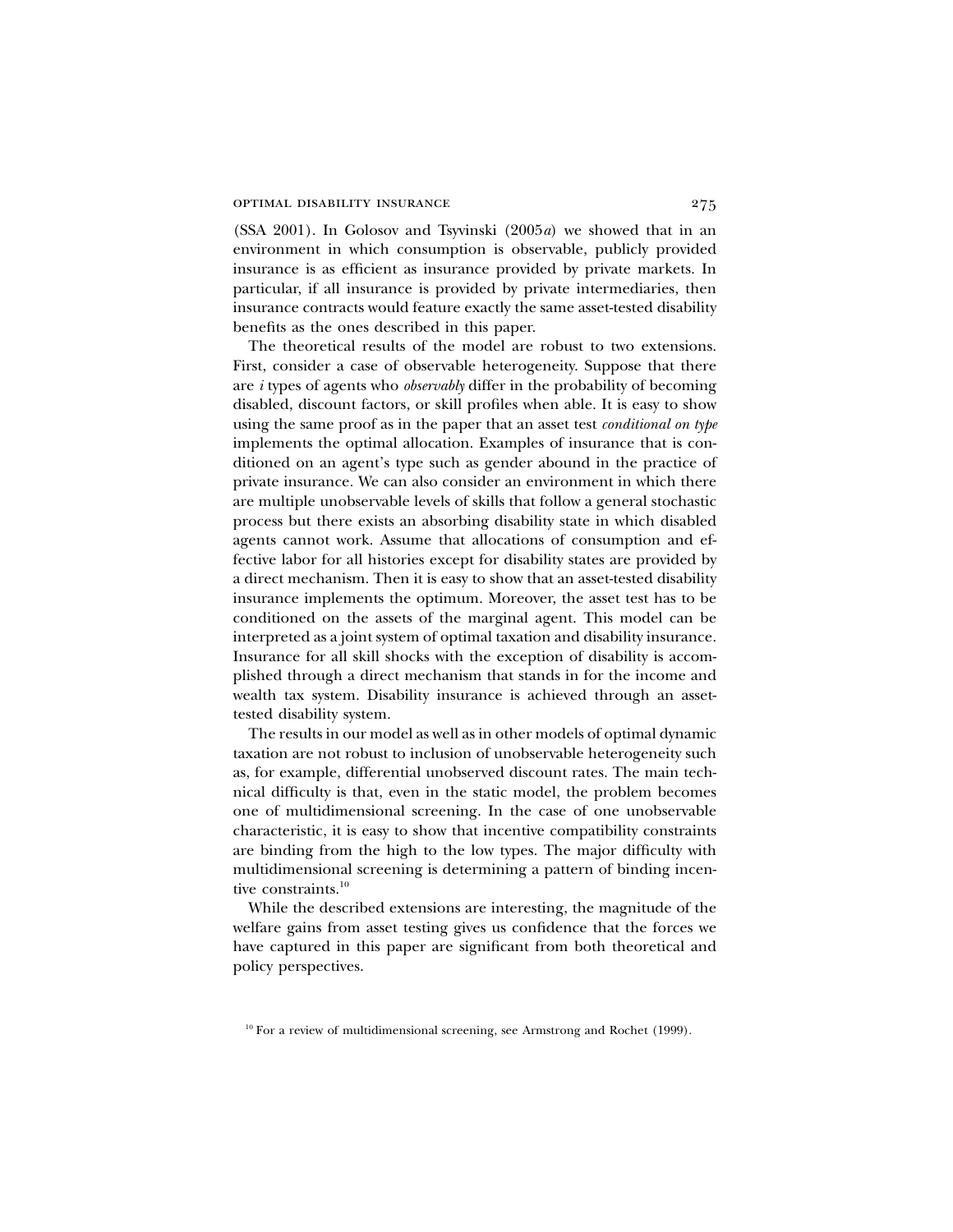**Appendix**

#### **Proof of Theorem 1**

The theorem is proved by construction. Choose the tax on the able,  $T_a$ , to satisfy<sup>11</sup>

$$
\sum_{t=1}^T c_t^* \beta^{t-1} = \sum_{t=1}^T w \theta_t l_t^* \beta^{t-1} + T_a \sum_{t=1}^T \beta^{t-1}.
$$

Let the transfers to the disabled,  $T_d(j)$ , satisfy

$$
\sum_{t=1}^{j-1} c_t^* \beta^{t-1} + \sum_{t=j}^T x_t^{j*} \beta^{t-1} = \sum_{t=1}^{j-1} (w \theta_t l_t^* + T_a) \beta^{t-1} + T_d(j) \sum_{t=j}^T \beta^{t-1}.
$$

Finally, asset limits  $\bar{k}_\iota$  are defined recursively:

$$
c_t^* + \bar{k}_{t+1} = w\theta_t l_t^* + \frac{\bar{k}_t}{\beta} + T_a
$$

with  $\bar{k}_1 = 0$ .

Using this policy, we can rewrite the feasibility constraint:

$$
\sum_{t=1}^{T} \beta^{t-1} \Pi_{t} T_{a} + \sum_{s=1}^{T} \Pi_{s-1} (1 - \pi_{s}) \sum_{t=s}^{T} \beta^{t-1} T_{d}(s) \leq 0.
$$
\n(A1)

First, we prove that the expected present value of transfers for an able agent is lower than the present value of transfers to a disabled agent. That is,  ${T_a}$ ,  $T_d(t)$ , defined above, satisfy, for all  $t = 1, ..., T$ ,

$$
T_a + \sum_{i=t+1}^T \left\{ \Pi_{t+1,i-1} (1 - \pi_i) \left[ \sum_{s=i}^T T_a(i) \beta^{s-t} \right] + \Pi_{t+1,i} T_a \beta^{i-t} \right\} \le \sum_{i=0}^{i=T-t} T_a(t) \beta^i.
$$
 (A2)

Note that (A2) is equivalent to

$$
c_i^* - w\theta_i l_i^* + \sum_{i=t+1}^T \left[ \Pi_{i+1,i-1} (1-\pi_i) \left( \sum_{s=i}^T x_s^{is} \beta^{s-i} \right) + \Pi_{i+1,i} (c_i^* - w\theta_i l_i^*) \beta^{i-i} \right] \le \sum_{i=0}^{T-t} x_{i+i}^{is} \beta^i.
$$
\n(A3)

Suppose that equation (A3) did not hold for some *t*. Then the social planner could give the consumption of the disabled  $\{x_{t+i}^{t*}\}_{i=0}^{i=T-t}$  to agents who are still able in period *t* and set their labor to zero. Since the period *t* incentive constraint holds with equality, the utility of the agent does not change. The new allocation is still incentive compatible, but the feasibility constraint is relaxed. The social planner can further improve on such an allocation; therefore,  $(c^*, l^*, x^*)$  cannot be an optimum.

Next we show that (A2) implies  $T_a \leq T_d(t)$  for all *t*.

For  $t = T$ , this fact is immediate from (A2). For  $t = T - 1$ , (A2) says that

$$
T_a + \beta[\pi_1 T_a + (1 - \pi_2) T_a(T)] \leq T_a (T - 1)(1 + \beta).
$$

<sup>11</sup> Note that agents who do not receive disability transfers face a tax  $T_a$  regardless of their age. Without loss of generality, we could have assumed that these taxes are indexed by age. In that case the levels of asset tests would not be uniquely pinned down.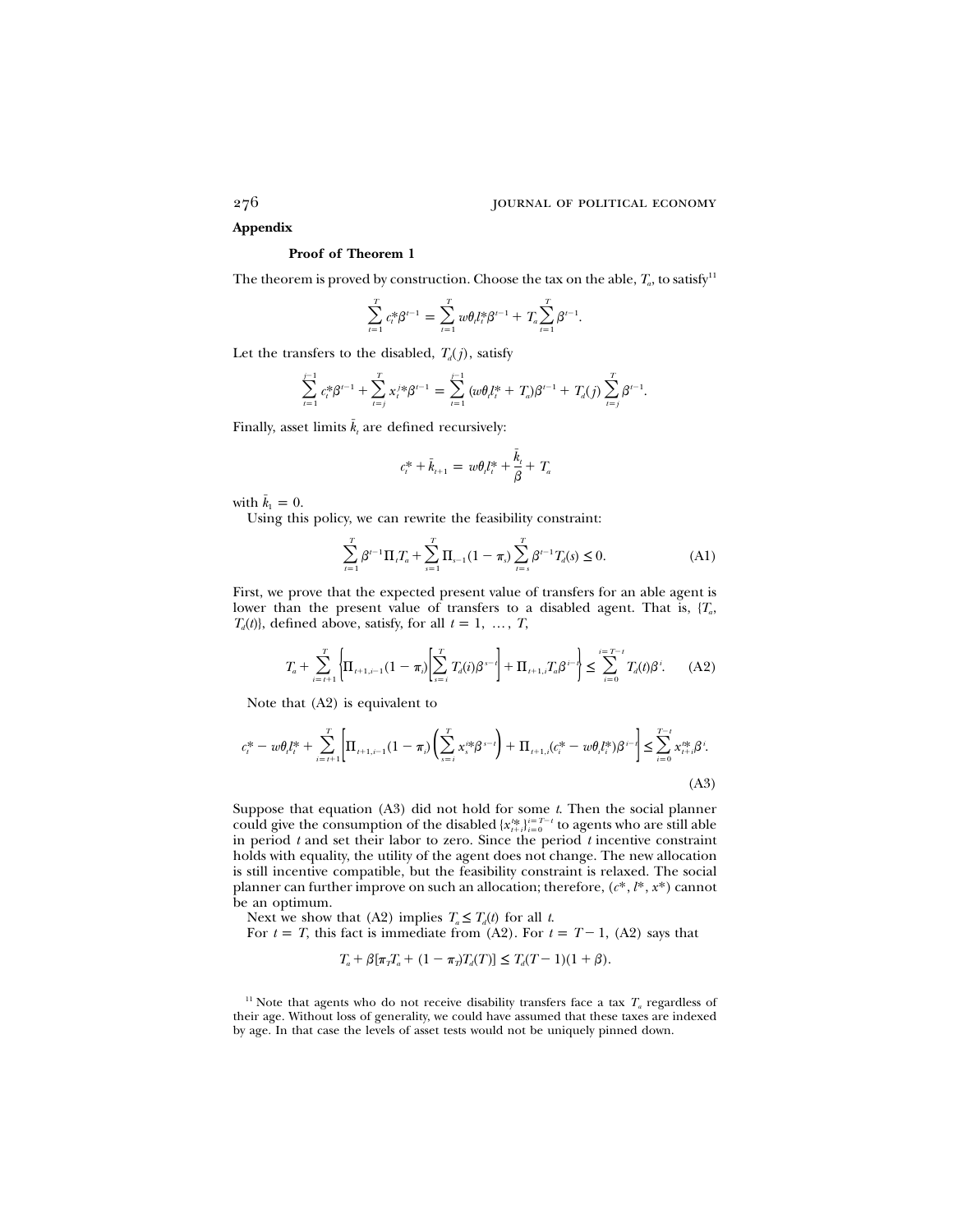Since  $T_a \leq T_a(T)$ , the above equation implies  $T_a \leq T_a(T-1)$ . Continue by induction to establish the claim for all *t*.

Consider the asset-tested system constructed as described above. Pick any allocation  $(\tilde{c}, \tilde{l}, \tilde{x})$  and saving decisions  $(k)$  that maximize an agent's utility. We will show that the utility from such allocations cannot be higher then the utility from  $(c^*, l^*, x^*)$ .

Step 1: There exists a utility-maximizing allocation  $(\tilde{c}, \tilde{y}, k)$  such that an agent never claims disability if he is able.

Suppose that an agent is strictly better off by claiming disability if he is able in some period *j*. The agent can claim disability in period *j* only if his assets in that period are  $\tilde{k}_i \leq \tilde{k}_i$ . Suppose that  $\tilde{k}_i = \tilde{k}_i$ . By construction, the maximum utility the agent can obtain if his assets are  $\bar{k}_j$  and his taxes are  $T_d(j) - w\theta_i l_i$  for all subsequent periods is  $u(x_j^{j*}) + \cdots + \beta^{T-j} u(x_T^{j*})$ , which is the utility that the planner allocates to the agent who becomes disabled in period *j*. But the agent with assets  $\bar{k}_i$  in period *j* can choose the future path  $({c^*, \ell^*, x^*})_{i=j}^T$  since it is in his budget constraint. By the incentive compatibility of the optimal allocations, this future path gives weakly higher utility than claiming disability in period *j*.

Alternatively, suppose that  $k_i < \overline{k_i}$ . The agent's utility maximization implies that  $\tilde{x}_i^j < x_i^{j*}$ . The allocation is utility maximizing in this case if  $u'(\tilde{c}_{i-1}) = u'(\tilde{c}_i^j)$ . If this Euler equation did not hold, an agent could transfer a small amount of resources  $\epsilon$  intertemporally. Such a transfer still allows him to claim disability in period *j* and gives strictly higher utility. Since  $\tilde{x}_i^j < x_i^{j*}$ , this together with corollary 1 implies that  $u'(\tilde{c}_{j-1}) > u'(c_{j-1}^*)$ . The agent's budget constraint

$$
\tilde{c}_{j-1}+\tilde{k}_j=w\theta_{j-1}\tilde{l}_{j-1}+\frac{1}{\beta}\tilde{k}_{j-1}
$$

and intratemporal optimality condition

$$
-v'(\tilde l_{j-1})\frac{1}{\theta_{j-1}}=u'(\tilde c_{j-1})w
$$

imply that  $k_{j-1} < \bar{k}_{j-1}$ . We can continue backward to show that  $\tilde{k}_i < \bar{k}_i$  for all  $t < j$ . However, this implies that  $k_1 < \bar{k}_1 = 0$ , which is impossible. We showed that there exists a utility-maximizing allocation in which an agent never claims disability when he is able.

Step 2: The constructed asset-tested system implements the optimum.

We show that if the conditions of step 1 are satisfied, the utility-maximizing allocation must be feasible and incentive compatible. Therefore, it cannot give a higher utility than  $(c^*, l^*, x^*)$ .

The allocation is incentive compatible since it comes from the agent's maximization problem.

From step 1, the able agent always receives a transfer  $T_a$ . We showed that  $T_a \leq T_a(t)$  for all *t*, so that this is the lowest possible transfer (the highest tax since  $T_a \leq 0$ ) that the agent can receive. Note that if an agent saves more than  $\bar{k}_i$  in some period  $i-1$  and becomes disabled in period  $\bar{i}$ , he receives transfer  $T_a$  until his savings fall below the asset limit, after which he is entitled to  $T_a(i)$ . The present value of such transfers is lower than the present value of the transfers to the agent who could claim disability in period *i*, which is equal to  $T_d(i)$  $(1 + \cdots + \beta^{T-i}).$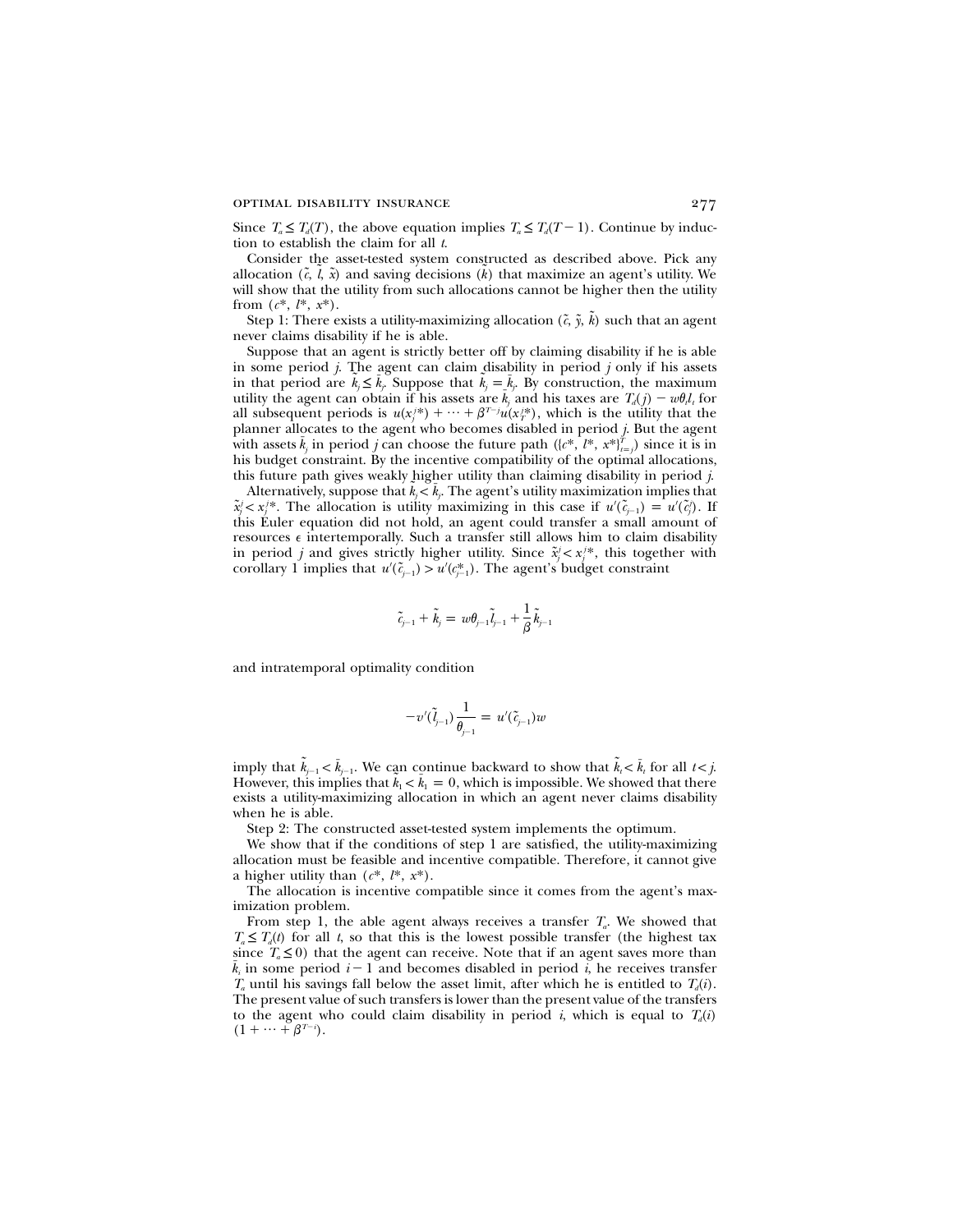Therefore, the ex ante expected value of transfers cannot be higher than

$$
\sum_{t=1}^T \left\{ \left[ \sum_{i=1}^t \Pi_{i-1} (1-\pi_i) T_d(i) \beta^{t-1} \right] + \Pi_t T_a \beta^{t-1} \right\} \leq 0,
$$

and from (A1), the allocation that has such transfers must be feasible.

#### **References**

- Abraham, Arpad, and Nicola Pavoni. 2003. "Efficient Allocations with Moral Hazard and Hidden Borrowing and Lending." Working paper, Univ. Coll. London.
- Albanesi, Stefania, and Christopher Sleet. 2006. "Dynamic Optimal Taxation with Private Information." *Rev. Econ. Studies* 73 (January): 1–30.
- Armstrong, Mark, and Jean-Charles Rochet. 1999. "Multi-dimensional Screening: A User's Guide." *European Econ. Rev.* 43 (April): 959–79.
- Benitez-Silva, Hugo, Moshe Buchinsky, Hiu Man Chan, Sofia Cheidvasser, and John Rust. 2000. "How Large Is the Bias in Self-Reported Disability?" Working Paper no. 7526 (February), NBER, Cambridge, MA.
- Benitez-Silva, Hugo, Moshe Buchinsky, and John Rust. 2004. "How Large Are the Classification Errors in the Social Security Disability Award Process?" Working Paper no. 10219 (January), NBER, Cambridge, MA.
- Bound, John, and Richard V. Burkhauser. 1999. "Economic Analysis of Transfer Programs Targeted on People with Disabilities." In *Handbook of Labor Economics*, vol. 3C, edited by Orley Ashenfelter and David Card. Amsterdam: North-Holland.
- Chari, V. V., and Patrick J. Kehoe. 1999. "Optimal Fiscal and Monetary Policy." In *Handbook of Macroeconomics*, vol. 1C, edited by John B. Taylor and Michael Woodford. Amsterdam: North-Holland.
- Diamond, Peter A., and James A. Mirrlees. 1978. "A Model of Social Insurance with Variable Retirement." *J. Public Econ.* 10 (December): 295–336.
- ———. 1986. "Payroll-Tax Financed Social Insurance with Variable Retirement." *Scandinavian J. Econ.* 88 (1): 25–50.
- -. 1995. "Social Insurance with Variable Retirement and Private Saving." Manuscript, Massachusetts Inst. Tech.
- Golosov, Mikhail, Narayana R. Kocherlakota, and Aleh Tsyvinski. 2003. "Optimal Indirect and Capital Taxation." *Rev. Econ. Studies* 70 (July): 569–87.
- Golosov, Mikhail, and Aleh Tsyvinski. 2005*a*. "Optimal Taxation with Endogenous Insurance Markets." Working Paper no. 11185 (March), NBER, Cambridge, MA.
- ———. 2005*b*. "Supplement to Designing Optimal Disability Insurance." Manuscript, Harvard Univ.
- Hopenhayn, Hugo A., and Juan Pablo Nicolini. 1997. "Optimal Unemployment Insurance." *J.P.E.* 105 (April): 412–38.
- Kocherlakota, Narayana R. 2004. "Figuring Out the Impact of Hidden Savings on Optimal Unemployment Insurance." *Rev. Econ. Dynamics* 7 (July): 541–54. -. 2005. "Zero Expected Wealth Taxes: A Mirrlees Approach to Dynamic
- Optimal Taxation." *Econometrica* 73 (September): 1587–1621.
- McNeil, John M. 1997. *Americans with Disabilities: 1994–95*. Current Population Reports, Household Economic Studies P70, no. 61. Washington, DC: U.S. Dept. Commerce, Bur. Census.